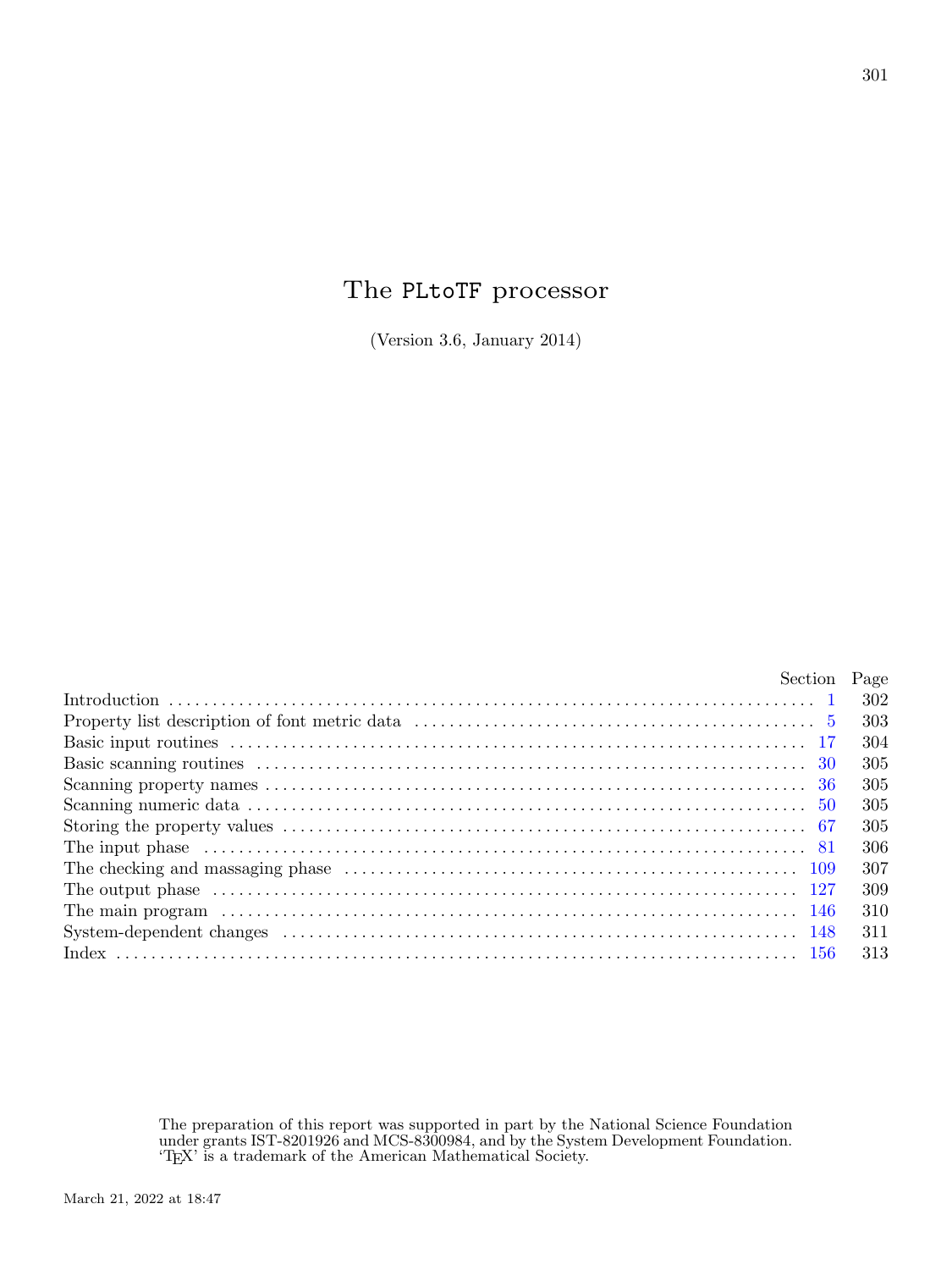<span id="page-1-0"></span>

**1\* Introduction.** The PLtoTF utility program converts property-list ("PL") files into equivalent T<sub>E</sub>X font metric ("TFM") files. It also makes a thorough check of the given PL file, so that the TFM file should be acceptable to T<sub>E</sub>X.

The first PLtoTF program was designed by Leo Guibas in the summer of 1978. Contributions by Frank Liang, Doug Wyatt, and Lyle Ramshaw also had a significant effect on the evolution of the present code.

Extensions for an enhanced ligature mechanism were added by the author in 1989.

The *banner* string defined here should be changed whenever PLtoTF gets modified.

**define**  $my_name \equiv \text{`pltotf}$ **define** *banner ≡* ´This␣is␣PLtoTF,␣Version␣3.6´ *{* printed when the program starts *}*

**2\*.** This program is written entirely in standard Pascal, except that it has to do some slightly systemdependent character code conversion on input. Furthermore, lower case letters are used in error messages; they could be converted to upper case if necessary. The input is read from *pl file* , and the output is written on *tfm file* ; error messages and other remarks are written on the *output* file, which the user may choose to assign to the terminal if the system permits it.

The term *print* is used instead of *write* when this program writes on the *output* file, so that all such output can be easily deflected.

 $\text{define } print(\texttt{\#}) \equiv write(staterr, \texttt{\#})$  $\text{define } print\_ln(\texttt{\#}) \equiv write\_ln(staterr, \texttt{\#})$  $\text{define } print\_ln(\texttt{\#}) \equiv write\_ln(staterr, \texttt{\#})$  $\text{define } print\_ln(\texttt{\#}) \equiv write\_ln(staterr, \texttt{\#})$  $\text{define } print\_real(\texttt{\#}) \equiv \text{fprint\_real}(\text{stderr}, \texttt{\#})$ 

 $\mathbf{program} \ \mathit{PLtoTF(\mathit{pl}\_\mathit{file},\mathit{tfm}\_\mathit{file},\mathit{output});$ 

**const** *⟨* Constants in the outer block 3\* *⟩*

**type** *⟨* Types in the outer block 17 *⟩*

**var** *⟨* Globals in the outer block 5 *⟩*

```
⟨ Define parse arguments 148* ⟩
```
**procedure** *initialize* ; *{* this procedure gets things started properly *}* **var** *⟨* Local variables for initialization 19 *⟩* **begin** *kpse set program name* (*argv* [0]*, my name* ); *parse arguments* ; *⟨* Set initial values 6\* *⟩* **end**;

**3\*.** The following parameters can be changed at compile time to extend or reduce PLtoTF's capacity.

*⟨* Constants in the outer block 3\* *⟩ ≡*

 $buf\_size = 3000; \{ length of lines displayed in error messages \}$ 

*max header bytes* = 1000; *{* four times the maximum number of words allowed in the TFM file header block, must be 1024 or less *}*

 $max\_param\_words = 254$ ; {the maximum number of fontdimen parameters allowed}

*max lig\_steps* = 32510; { maximum length of ligature program, must be at most  $32767 - 257 = 32510$  }  $max\_{terms} = 5000;$  {the maximum number of distinct kern values}

 $hash\_size = 32579;$ 

*{* preferably a prime number, a bit larger than the number of character pairs in lig/kern steps *}* This code is used in section 2\*.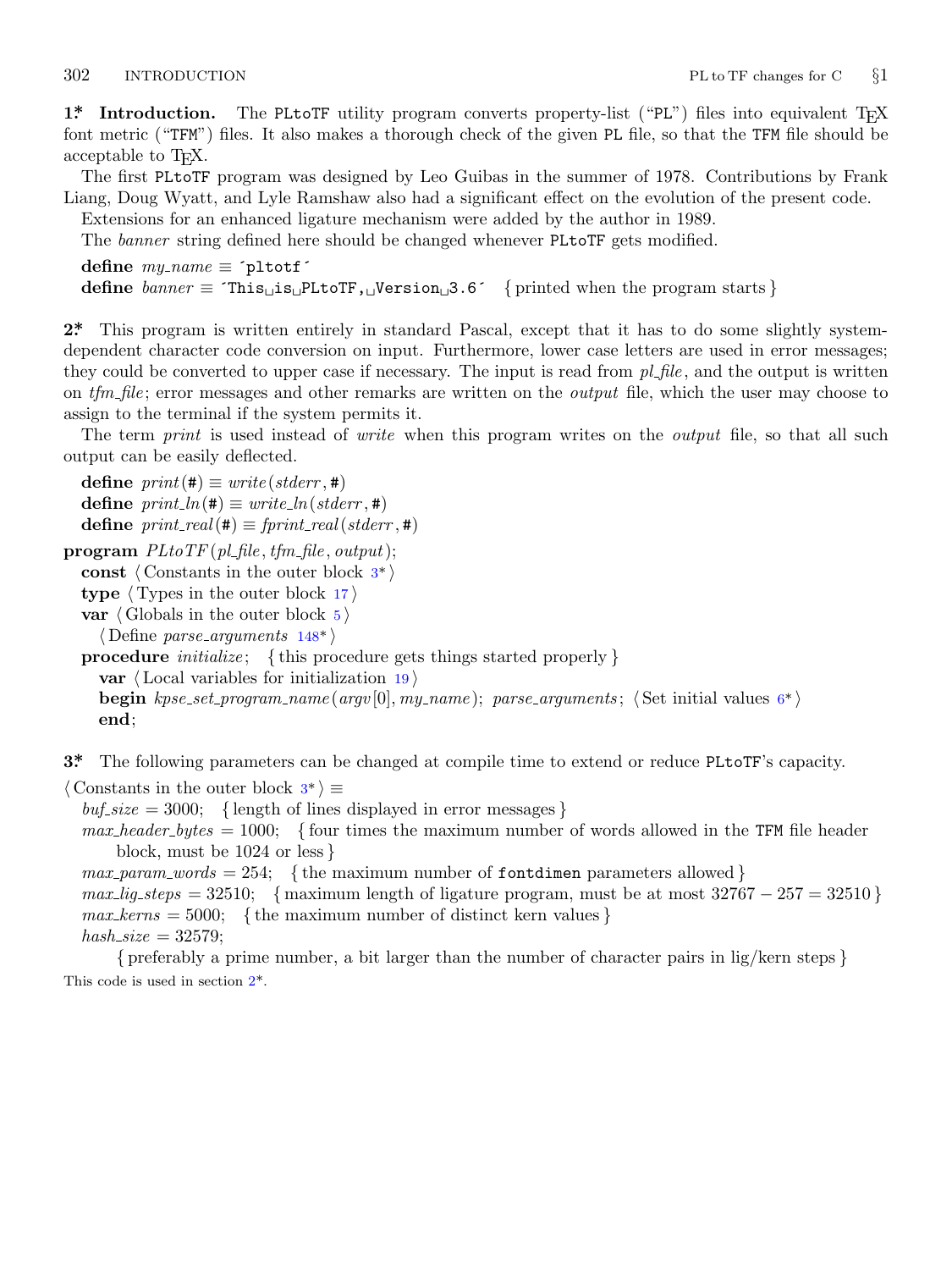<span id="page-2-0"></span>

**[6\\*](#page-1-0)**  $\langle$  Set initial values  $6^* \rangle \equiv$ *reset*(*pl file , pl name* ); **if** *verbose* **then begin** *print*(*banner* ); *print ln*(*version string* ); **end**; See also sections 16\*, 20, 22, 24, 26\*, 37, 41, 70, 74, and 119.

This code is used in section 2\*.

16<sup>\*</sup> On some systems you may have to do something special to write a packed file of bytes. It's no problem in C.

*⟨* Set initial values 6\* *⟩* +*≡ rewritebin*(*tfm file , tfm name* );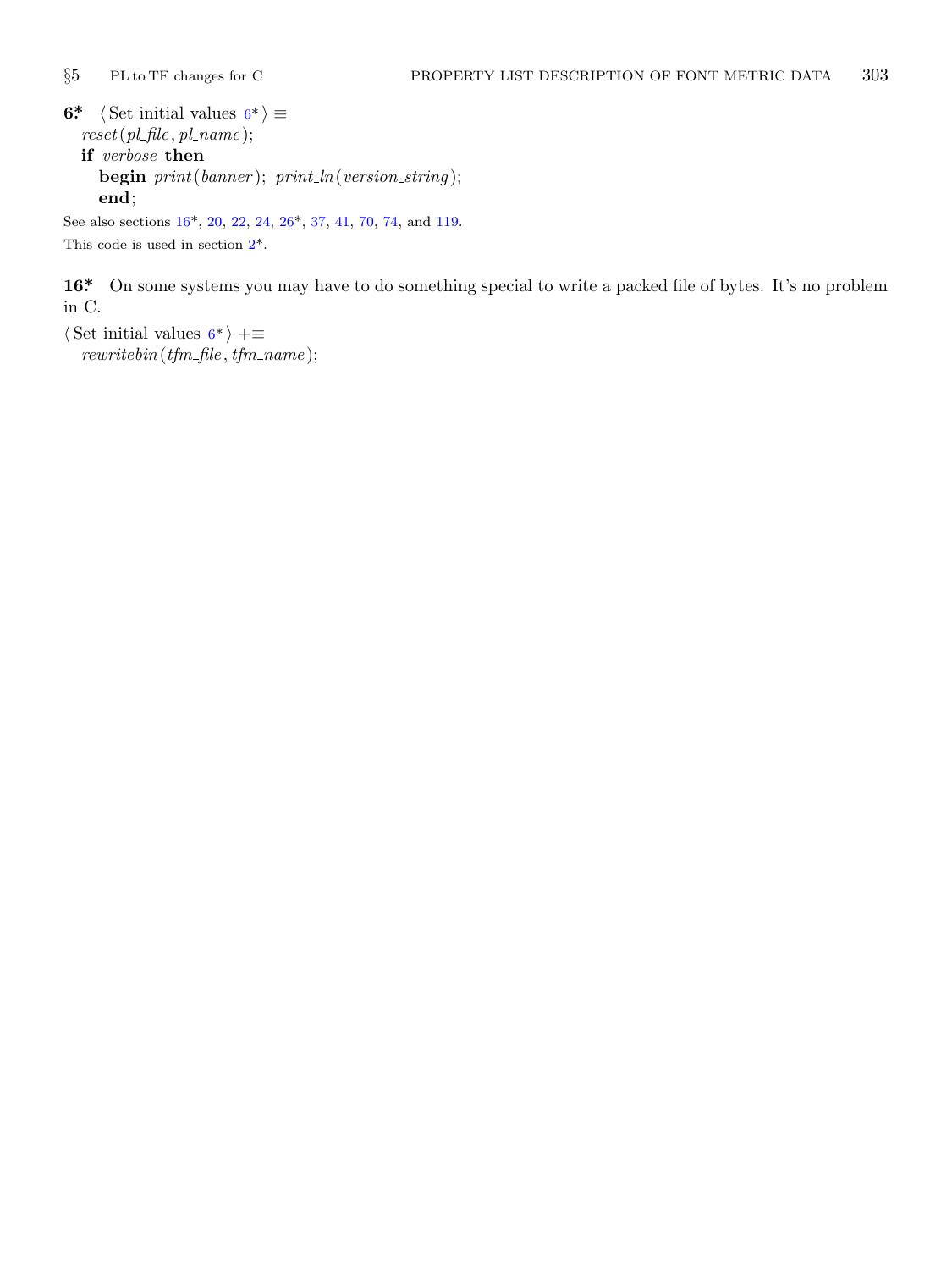## <span id="page-3-0"></span>304 BASIC INPUT ROUTINES PL to TF changes for C *§*17

**18\*.** One of the things PLtoTF has to do is convert characters of strings to ASCII form, since that is the code used for the family name and the coding scheme in a TFM file. An array *xord* is used to do the conversion from *char*; the method below should work with little or no change on most Pascal systems.

**define**  $char \equiv 0..255$ **define**  $first\_ord = 0$  { ordinal number of the smallest element of *char* } **define**  $last\_ord = 127$  { ordinal number of the largest element of *char* } *⟨* Globals in the outer block 5 *⟩* +*≡ xord* : **array** [*char* ] **of** *ASCII code* ; *{* conversion table *}*

**25\*.** Just before each C[HA](#page-2-0)RACTER property list is evaluated, the character code is printed in octal notation. Up to eight such codes appear on a line; so we have a variable to keep track of how many are currently there.

*⟨* Globals in the outer block 5 *⟩* +*≡*

*chars on line* : 0 *. .* 8; *{* the number of characters printed on the current line *} perfect*: *boolean*; *{* was the file free of errors? *}*

```
26* \langle Set initial values 6^* \rangle +≡
   \text{chars\_on\_line} \leftarrow 0; \text{ perfect} \leftarrow \text{true}; \{ \text{innocent until proved guilty} \}
```
**27\*.** The following routine prints an error message and an indication of where the error was detected. The error message should not include any final punctuation, since this procedure supplies its own.

```
\text{define } err\_print(\texttt{\#}) \equivbegin if chars_on_line > 0 then print\_ln(\tilde{\tau});
           print(#); show error context;
           end
```

```
procedure show error context; { prints the current scanner location }
   var k: 0.. \text{buf\_size}; {an index into \text{buffer}}
   begin print\_ln(\lceil \frac{\cdot}{\cdot} \rfloor \cdot (line : 1, \rceil, \rceil));
   if \neg left\_ln then print(\uparrow \dots \uparrow);for k \leftarrow 1 to loc do print(buffer[k]); { print the characters already scanned }
   print\_ln(\ulcorner\!\!\lrcorner\urcorner);if \neg left\_ln then print(\uparrow \bot \bot \bot \cdot);
   for k \leftarrow 1 to loc do print(\tilde{\theta}); {space out the second line }
   for k \leftarrow loc + 1 to limit do print(buffer[k]); { print the characters yet unseen }
   if \text{right\_ln} then \text{print\_ln}(\lceil \cdot \rceil) else \text{print\_ln}(\lceil \cdot \rceil);
   chars\_on\_line \leftarrow 0; perfect \leftarrow false;end;
```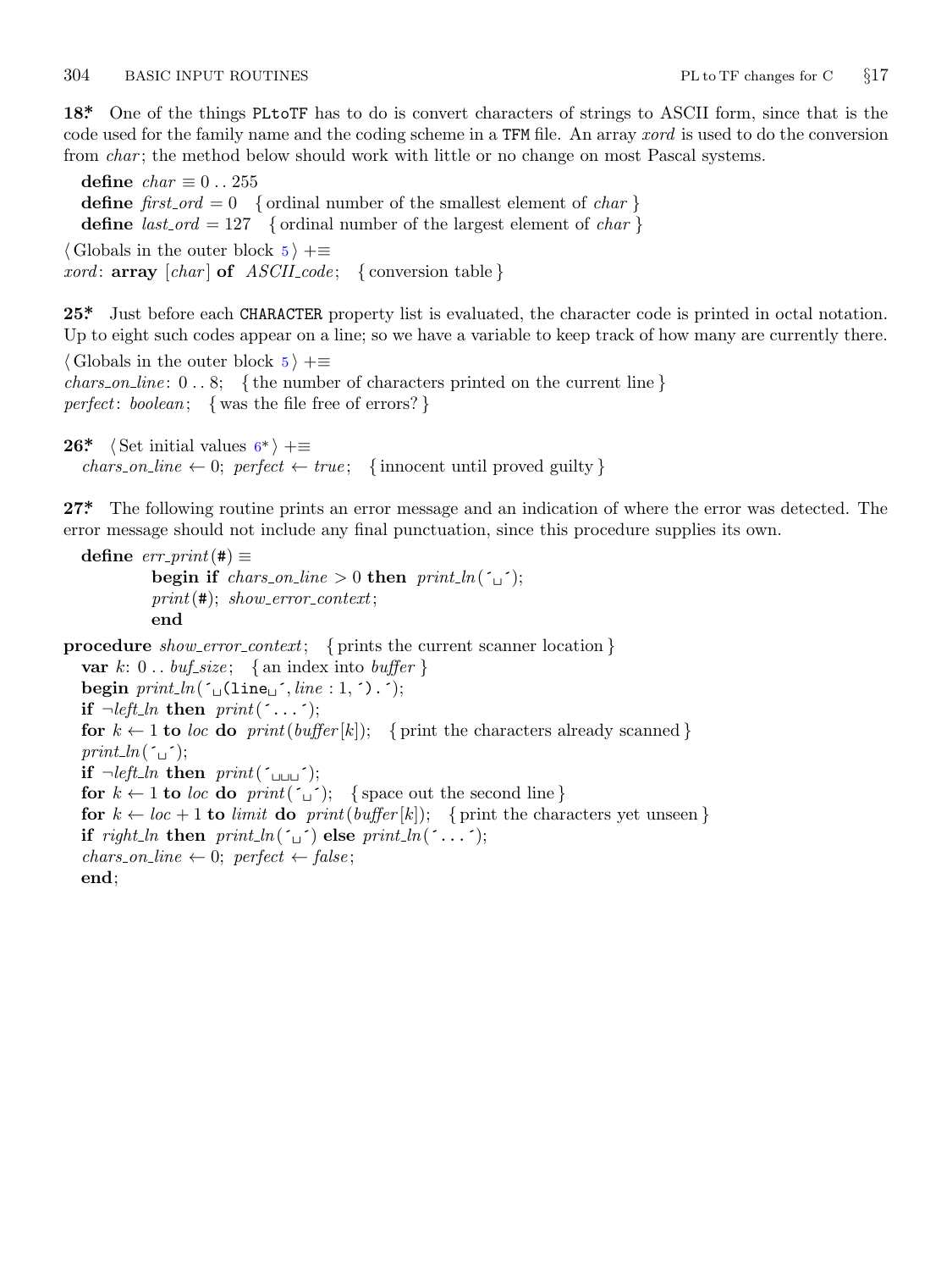<span id="page-4-0"></span>

**79\*** When we are nearly ready to output the TFM file, we will set  $index[p] \leftarrow k$  if the dimension in  $memory[p]$ is being rounded to the *k*th element of its list.

**define** *index ≡ index var*

*⟨* Globals in the outer block 5 *⟩* +*≡ index* : **array** [*pointer* ] **of** *byte* ; *excess* : *byte* ; *{* number of words to remove, if list is being shortened *}*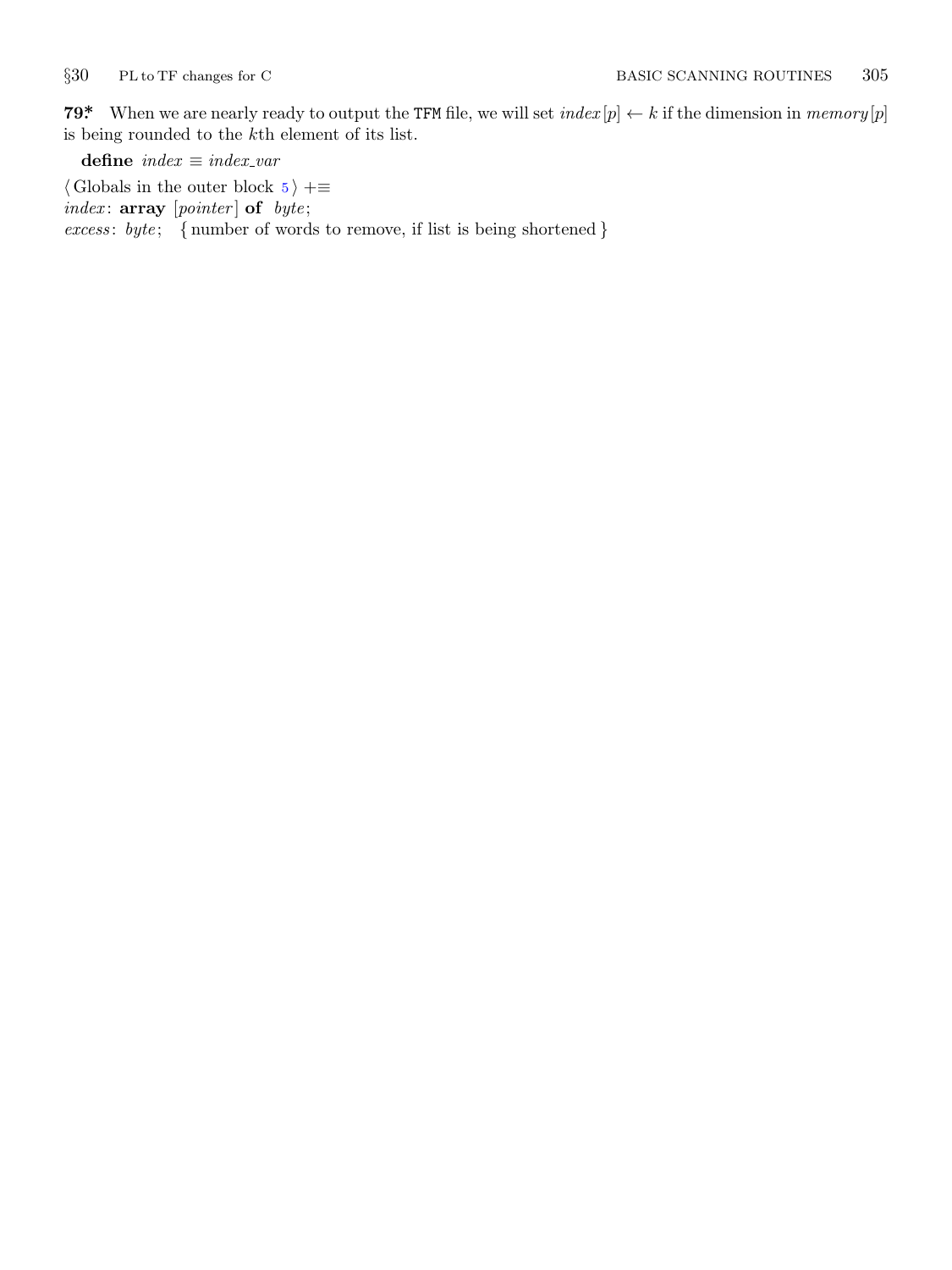<span id="page-5-0"></span>

**103\*.** Finally we come to the part of PLtoTF's input mechanism that is used most, the processing of individual character data.

*⟨* Read character info list 103\* *⟩ ≡* **begin**  $c \leftarrow get\_byte$ ; {read the character code that is being specified } **if** *verbose* **then**  $\langle$ Print *c* in octal notation 108 $\rangle$ ; **while** *level* = 1 **do begin while**  $cur\_char = " \sqcup"$  **do**  $get\_next;$ **if**  $cur\_char = "(" then \langle Read a character property 104 \rangle)$ **else if** *cur char* = ")" **then** *skip to end of item* **else** *junk error* ; **end**; **if**  $char\_wd[c] = 0$  **then**  $char\_wd[c] \leftarrow sort\_in(width, 0);$  {legitimatize  $c$ } *finish inner property list*; **end** This code is used in section 146.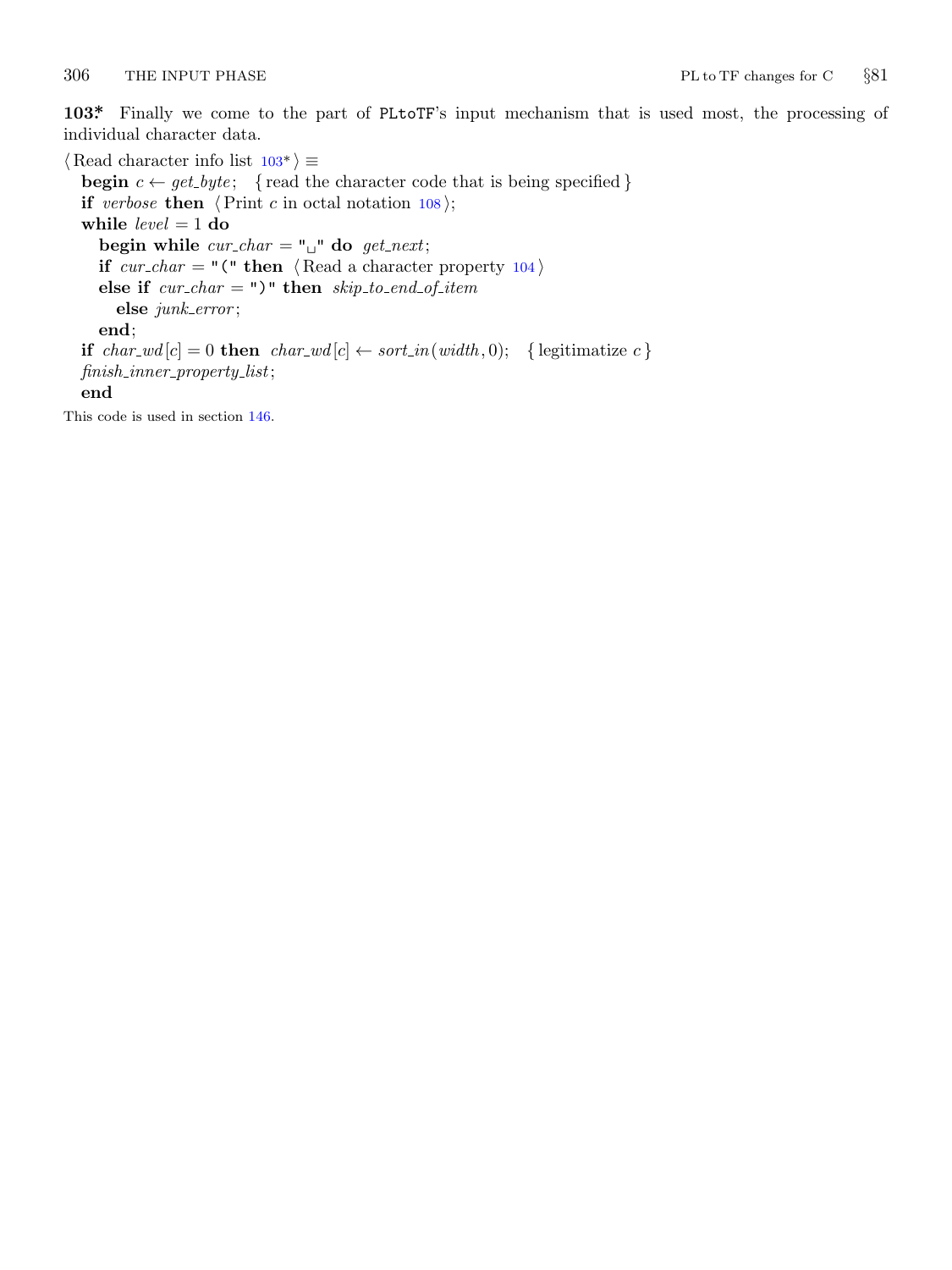<span id="page-6-0"></span>

**115\* define**  $round\_message(\#) \equiv$ 

**if** *delta >* 0 **then begin** *print*(´I␣had␣to␣round␣some␣´*,* #*,* ´s␣by␣´);  $print\_real(((delta + 1) \text{ div } 2) / \text{4000000}), 1, 7); \text{ } print\_ln(\text{1 units.}$ **end**

*⟨*Put the width, height, depth, and italic lists into final form 115\* *⟩ ≡*  $delta \leftarrow shorten(width, 255); set\_indices(width, delta); round\_message('width');$  $delta \leftarrow shorten(height, 15); set\_indices(height, delta); round\_message(\text{height}^{\prime});$  $delta \leftarrow shorten(depth, 15); set\_indices(depth, delta); round\_message(\text{`depth}');$  $delta \leftarrow shorten(italic, 63); set\_indices(italic, delta); round\_message('italic<sub>u</sub> correction');$ This code is used in section 110.

**117\*.** It's not trivial to check for infinite loops generated by repeated insertion of ligature characters. But fortunately there is a nice algorithm for such testing, copied here from the program TFtoPL where it is explained further.

**define**  $simple = 0 \{ f(x, y) = z \}$ **define**  $left \ x = 1 \quad \{ f(x, y) = f(z, y) \}$ **define**  $right_z = 2 \{ f(x, y) = f(x, z) \}$ **define**  $\phi \circ th_z z = 3 \quad \{ f(x, y) = f(f(x, z), y) \}$ **define**  $pending = 4 \{ f(x, y) \text{ is being evaluated } \}$ **define**  $class \equiv class\_var$  { Avoid problems with AIX <math.h> }

**123\*.** (More good stuff from TFtoPL.)

*ifdef* (´notdef´) **function**  $f(h, x, y : \text{ind}x)$ :  $\text{ind}x$ ; **begin end**; *{* compute *f* for arguments known to be in *hash* [*h*] *} endif* (´notdef´) **function**  $eval(x, y : \text{ind}x): \text{ind}x$ ; {compute  $f(x, y)$  with hashtable lookup} **var** *key* : *integer* ; *{* value sought in hash table *}* **begin**  $key \leftarrow 256 * x + y + 1$ ;  $h \leftarrow (1009 * key) \text{ mod } hash\_size$ ; **while**  $hash[h] > key$  **do if**  $h > 0$  **then**  $decr(h)$  **else**  $h \leftarrow hash\_size$ ; **if**  $hash[h] < key$  **then**  $eval \leftarrow y$  {not in ordered hash table } **else**  $eval \leftarrow f(h, x, y);$ **end**;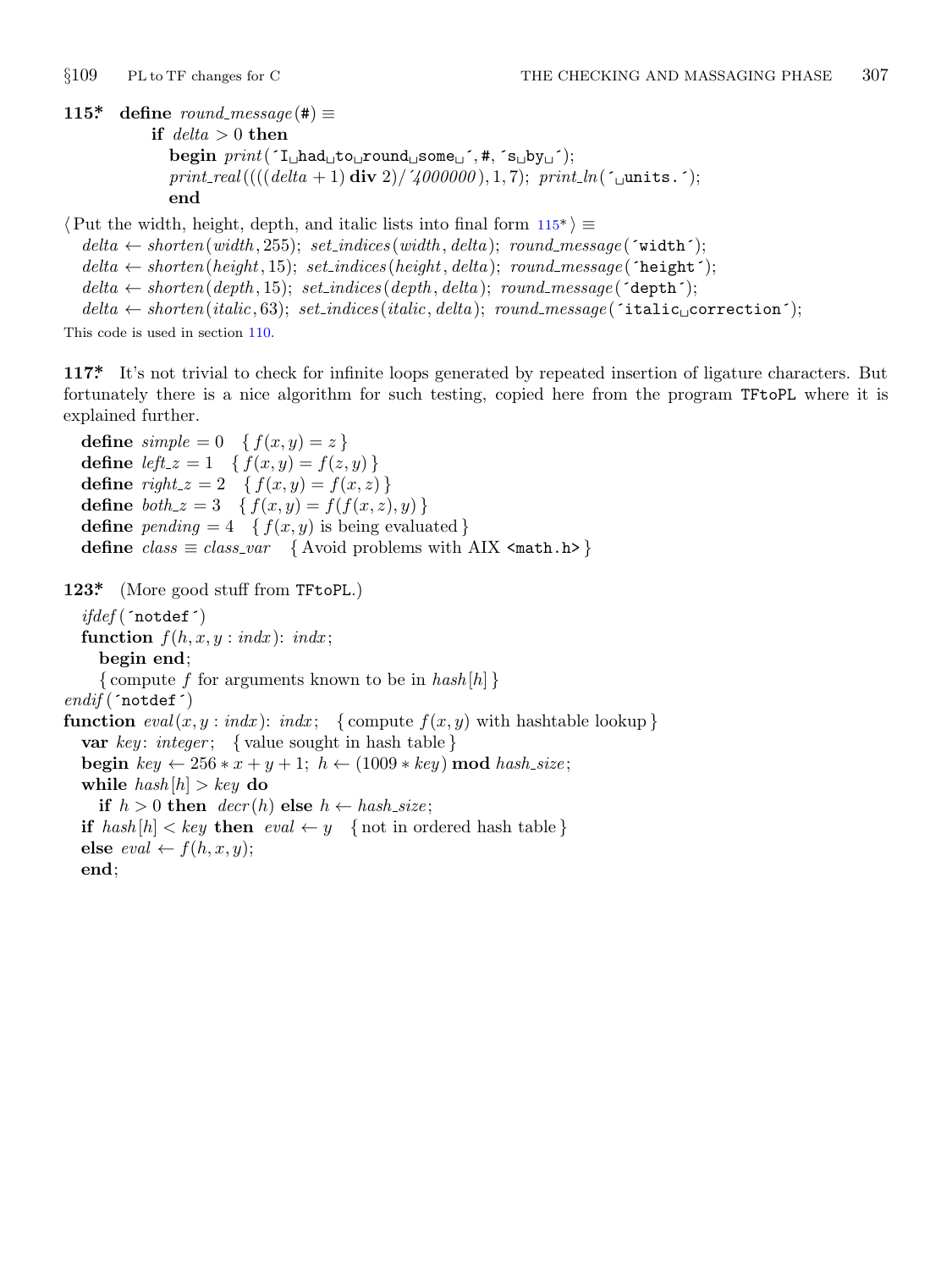<span id="page-7-0"></span>**124\*.** Pascal's beastly convention for *forward* declarations prevents us from saying **function** *f*(*h, x, y* : *indx* ): *indx* here.

**function**  $f(h, x, y : \text{ind}x)$ :  $\text{ind}x$ ;

**begin case** *class* [*h*] **of**

*simple* : *do nothing* ;

left\_z: **begin** class  $[h] \leftarrow$  pending;  $lig_z[h] \leftarrow eval(lig_z[h], y)$ ; class  $[h] \leftarrow simple$ ; **end**;

 $\mathit{right\_z} \colon \mathbf{begin}\; \mathit{class}[h] \leftarrow \mathit{pending};\; \mathit{lig\_z}[h] \leftarrow \mathit{eval}(x, \mathit{lig\_z}[h]); \; \mathit{class}[h] \leftarrow \mathit{simple};$ **end**;

both z: **begin** class  $[h] \leftarrow pending$ ;  $lig_z[h] \leftarrow eval(eval(x, lig_z[h]), y)$ ; class  $[h] \leftarrow simple$ ; **end**;

pending: begin x\_lig\_cycle  $\leftarrow$  x; y\_lig\_cycle  $\leftarrow$  y; lig\_z[h]  $\leftarrow$  257; class[h]  $\leftarrow$  simple; **end**; *{* the value 257 will break all cycles, since it's not in *hash }*

**end**; *{* there are no other cases *}*

 $f \leftarrow lig_zz[h];$ 

**end**;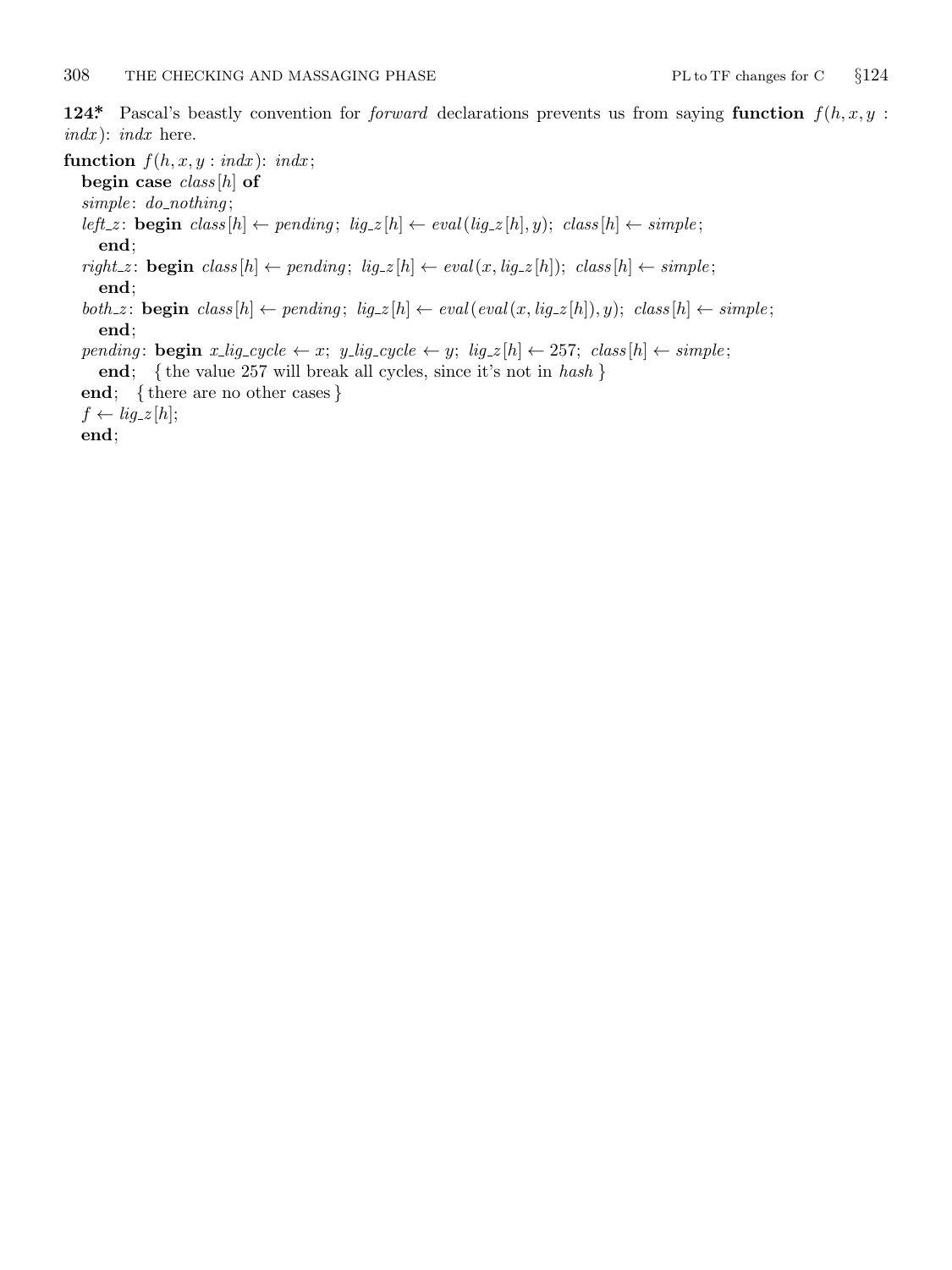<span id="page-8-0"></span>*§*127 PL to TF changes for C THE OUTPUT PHASE 309

**127\*. The output phase.** Now that we know how to get all of the font data correctly stored in PLtoTF's memory, it only remains to write the answers out.

First of all, it is convenient to have an abbreviation for output to the TFM file:

**define**  $out(\textbf{\#}) \equiv putbyte(\textbf{\#}, \textit{tfm}\_\textit{file})$ 

**130\*.** It might turn out that no characters exist at all. But PLtoTF keeps going and writes the TFM anyway. In this case *ec* will be 0 and *bc* will be 1.

*⟨* Compute the twelve subfile sizes 130\* *⟩ ≡*  $lh$  ←  $header\_ptr$  **div** 4;  $not\_found \leftarrow true; \, bc \leftarrow 0;$ **while** *not found* **do if** (*char wd* [*bc*] *>* 0) *∨* (*bc* = 255) **then** *not found ← false* **else** *incr* (*bc*);  $not\_found \leftarrow true; \text{ } ec \leftarrow 255;$ **while** *not found* **do if**  $(char\_wd[ec] > 0) ∨ (ec = 0)$  **then**  $not\_found \leftarrow false$ **else** *decr* (*ec*); **if**  $bc > ec$  **then**  $bc \leftarrow 1$ ; *incr* (*memory* [*width* ]); *incr* (*memory* [*height*]); *incr* (*memory* [*depth* ]); *incr* (*memory* [*italic*]); *⟨* Compute the ligature/kern program offset 139 *⟩*;  $df \leftarrow 6 + lh + (ec - bc + 1) + memory[width] + memory[height] + memory[depth] + memory[right] +$  $lk_{\alpha}$ *offset* +  $nk$  +  $ne$  +  $np$ ; **if**  $lf < 0$  **then begin** *print ln*(´The␣total␣number␣of␣words␣in␣the␣TFM␣file␣too␣large!´); *uexit*(1); **end**

This code is used in section 128.

**136\*** When a scaled quantity is output, we may need to divide it by *design\_units*. The following subroutine takes care of this, using floating point arithmetic only if  $design\_units \neq 1.0$ .

```
procedure out_scaled (x : fix\_word); { outputs a scaled fix\_word }
  var n: byte ; { the first byte after the sign }
    m: 0 . . 65535; { the two least significant bytes }
  begin if fabs(x/design\_units) \ge 16.0 then
    begin print('The <code>l</code> relative <code>l</code> dimension<sup>l</sup>); <math>print\_real(x/4000000, 1, 3)</math>;print ln(´␣is␣too␣large.´); print(´␣␣(Must␣be␣less␣than␣16*designsize´);
    if design\_units \neq unity then
       begin print('_0='); print\_real(design\_units/200000, 1, 3); print('_designunits');end;
    print_ln(´)´); x \leftarrow 0;
    end;
  if design\_units \neq unity then x \leftarrow round((x/design\_units) * 1048576.0);if x < 0 then
    begin out(255); x \leftarrow x + '100000000;if x \leq 0 then x \leftarrow 1;
    end
  else begin out(0);
    if x \ge 100000000 then x \leftarrow 777777777;
    end;
  n ← x div '2000000; m ← x mod '2000000; out(n); out(m \textbf{ div } 256); out(m \textbf{ mod } 256);
  end;
```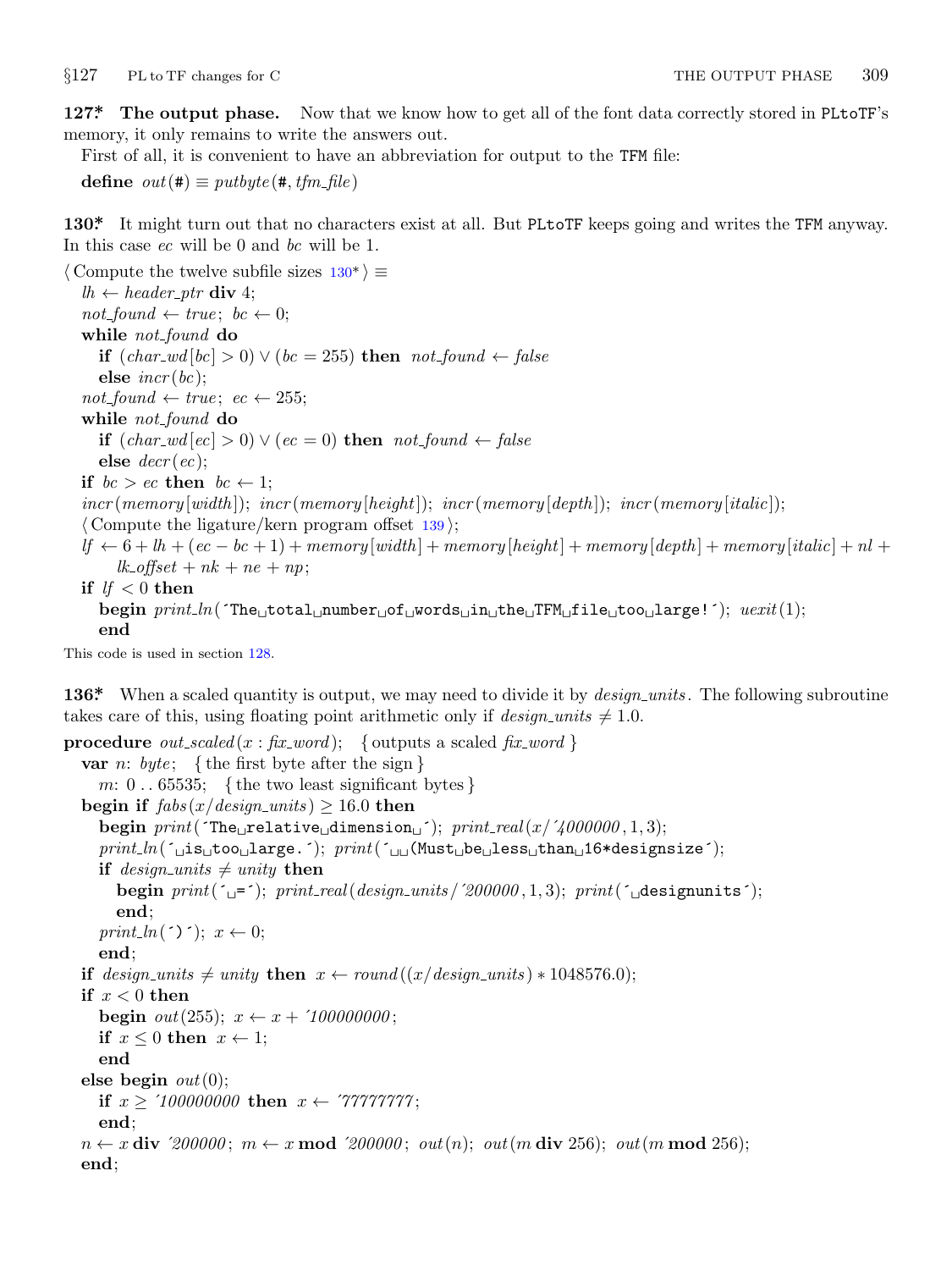<span id="page-9-0"></span>310 THE MAIN PROGRAM PL to TF changes for C

*§*146

147\* Here is where PLtoTF begins and ends. **begin** *initialize* ; *name enter* ; *read input* ;

**if** *verbose* **then**  $print\_ln($ *corr and check* ; *⟨* Do the output 128 *⟩* ; **if**  $\neg perfect$  **then**  $\text{uexit}(1);$ **end** .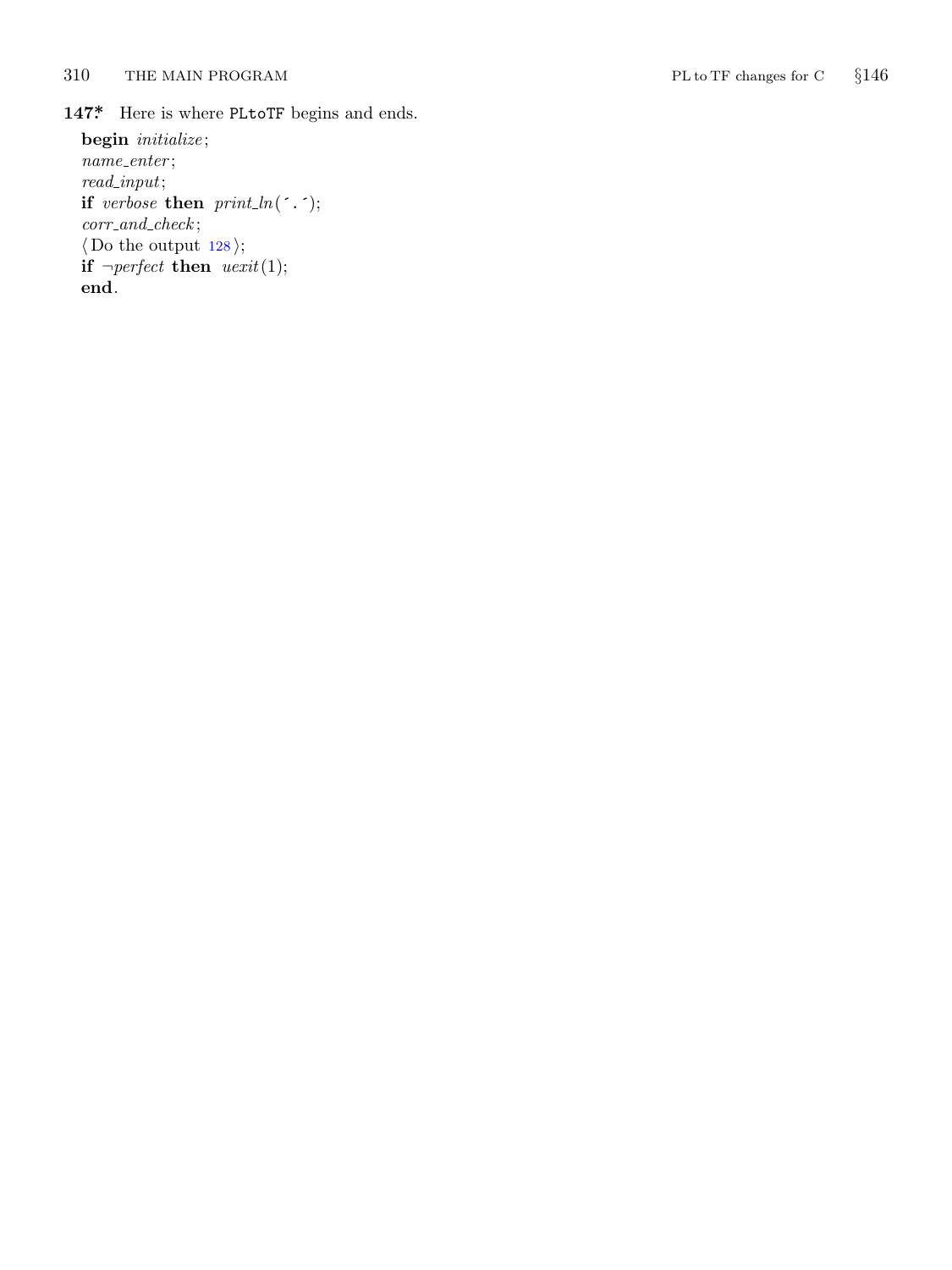<span id="page-10-0"></span>

```
148*. System-dependent changes. Parse a Unix-style command line.
  define options[option\_index].name, \textbf{\#}) = 0)⟨ Define parse arguments 148* ⟩ ≡
procedure parse arguments ;
  const n\_options = 3; {Pascal won't count array lengths for us.}
  var long options : array [0 . . n options ] of getopt struct;
      getopt return val : integer ; option index : c int type ; current option: 0 . . n options ;
  begin \langleInitialize the option variables 153^*;
  ⟨ Define the option table 149* ⟩;
  repeat getopt_return_val \leftarrow getopt_long_only(argc, argv, '', long_options, address_of(option_index));
     if \text{get} \text{opt}\text{-} \text{return}\text{-}\text{val} = -1 then
        begin do nothing ; {End of arguments; we exit the loop below. }
        end
     else if \text{getopt-return\_val} = "?" then
           begin usage (my name );
           end
        else if argument is (´help´) then
              begin usage help(PLTOTF HELP, nil);
              end
           else if argument is (´version´) then
                 begin print version and exit(banner , nil, ´D.E.␣Knuth´, nil);
                  end; {Else it was a flag; getopt has already done the assignment. }
  until getopt\_return\_val = -1; {Now optind is the index of first non-option on the command line. We
           must have one or two remaining arguments. }
  if (\text{optind} + 1 \neq \text{argc}) \land (\text{optind} + 2 \neq \text{argc}) then
     begin write ln(stderr , my name , ´:␣Need␣one␣or␣two␣file␣arguments.´); usage (my name );
     end;
  pl_name \leftarrow \text{extend\_filename}(\text{c} / \text{c} / \text{c} / \text{c} / \text{c} \cdot \text{c} \cdot \text{c} \cdot \text{c} \cdot \text{c} \cdot \text{c} \cdot \text{c} \cdot \text{c} \cdot \text{c} \cdot \text{c} \cdot \text{c} \cdot \text{c} \cdot \text{c} \cdot \text{c} \cdot \text{c} \cdot \text{c} \cdot \text{c} \cdot \text{c} \cdot \text{c} \cdot \text{c} \cdot \text{c} \cdot \text{c} \cdot \text{c} \cdot \text{c} \cdot \text{c} \{ If an explicit output filename isn't given, construct it from pl name . }
  if optind + 2 = \text{argc} then
     begin tfm_name \leftarrow extend_filename(\textit{cmdline}(\textit{optind} + 1), \textit{'tfm'});end
  else begin tfm_name \leftarrow basename\_change\_suffix(pl_name, \text{'}.pl', \text{'}.tfm');
     end;
  end;
This code is used in section 2*.
149*. Here are the options we allow. The first is one of the standard GNU options.
```
*⟨* Define the option table 149\* *⟩ ≡*  $current\_option \leftarrow 0; long\_options[current\_option].name \leftarrow 'help';$  $long-options[current\_option].has\_arg \leftarrow 0; long-options[current\_option].flag \leftarrow 0;$  $long\_\textit{options}$  [*current\_option*]*.val*  $\leftarrow$  0; *incr* (*current\_option*); See also sections  $150^*$ ,  $151^*$ , and  $154^*$ .

This code is used in section 148\*.

**150\*.** Another of the standard options.

*⟨* Define the option table 149\* *⟩* +*≡*  $long-options[current\_option].name \leftarrow 'version'; long\_options[current\_option].has\_arg \leftarrow 0;$  $long\_options[current\_option]$ .  $flag \leftarrow 0$ ;  $long\_options[current\_option]$ .  $val \leftarrow 0$ ;  $incr(current\_option)$ ;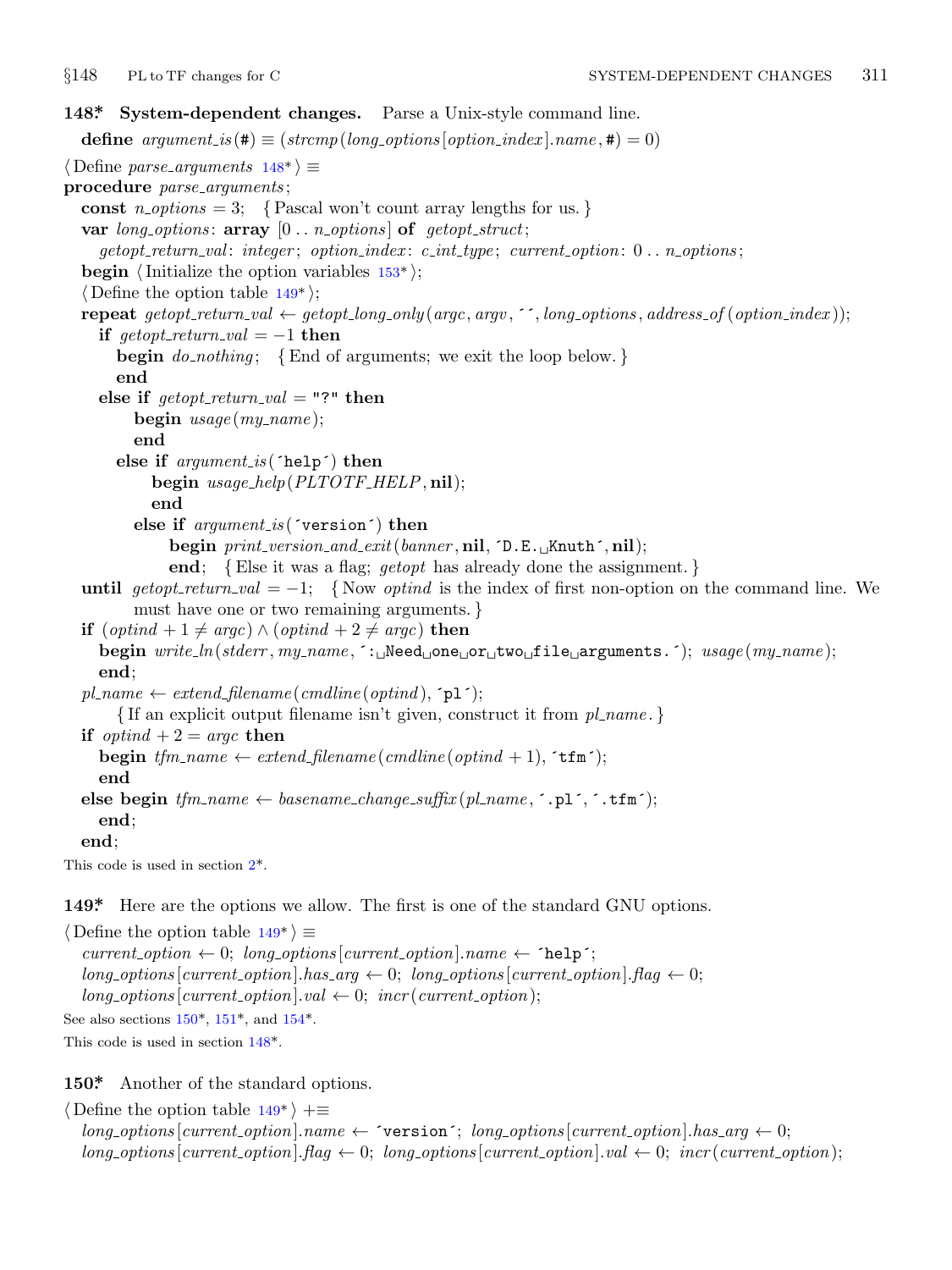## <span id="page-11-0"></span>312 SYSTEM-DEPENDENT CHANGES PL to TF changes for C *§*151

## 151\* Print progress information?

*⟨* Define the option table 149\* *⟩* +*≡*  $long-options$  [*current\_option*]*.name*  $\leftarrow$   $\check{\ }$ verbose $\check{\ }$ ; *long\_options* [*current\_option*]*.has\_arg*  $\leftarrow$  0;  $long\_options$  [*current\_option*]*.flag*  $\leftarrow$  *address\_of* (*verbose*); *long\_options* [*current\_option*]*.val*  $\leftarrow$  1; *incr* (*current option*);

**152\***  $\langle$  Globals in the [oute](#page-10-0)r block 5  $\rangle$  + $\equiv$ *verbose* : *c int type* ;

**153\***  $\langle$  Initialize the op[tion](#page-10-0) variables  $153^*$   $\equiv$ *verbose ← false* ; This code is used in section 148\*.

**154\*.** An element with all zeros always ends the list.

*⟨* Define the option table 149\* *⟩* +*≡*  $long\_options[current\_option].name \leftarrow 0; long\_options[current\_option].has\_arg \leftarrow 0;$  $long\_options[current\_option].flag \leftarrow 0; long\_options[current\_option].val \leftarrow 0;$ 

**155\*.** Global filenames.

*⟨* Globals in the outer block 5 *⟩* +*≡ tfm name , pl name* : *const c string* ;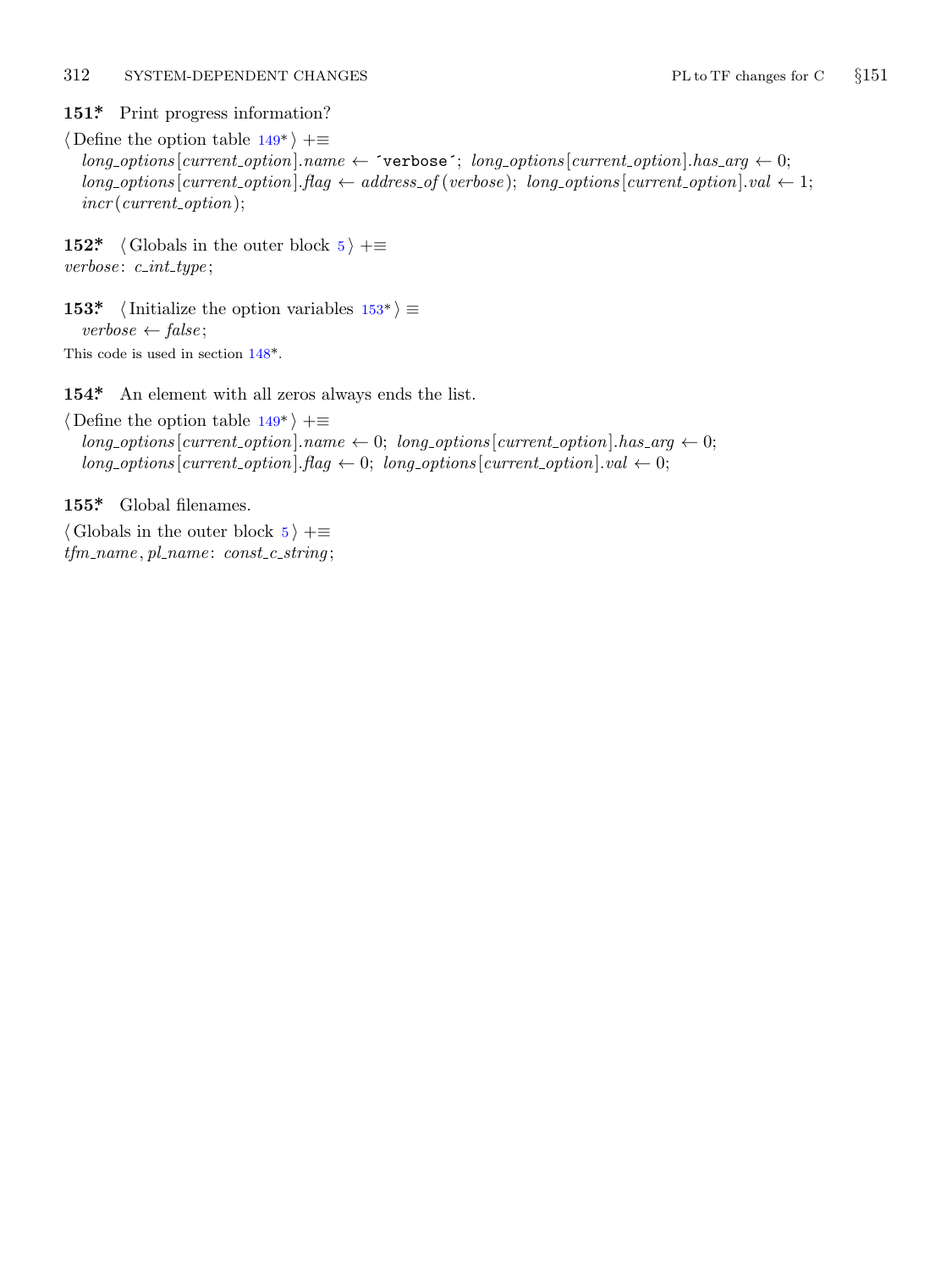<span id="page-12-0"></span> $§156$ PL to TF changes for C

 $156$ \* Index. Pointers to error messages appear here together with the section numbers where each identifier is used.

The following sections were changed by the change file: 1, 2, 3, 6, 16, 18, 25, 26, 27, 79, 103, 115, 117, 123, 124, 127, 130, 136, 147, 148, 149, 150, 151, 152, 153, 154, 155, 156.

 $-$ help:  $149*$ -version:  $150*$ A cycle of NEXTLARGER...: 113.  $acc: \underline{51}$ , 52, 53, 54, 55, 56, <u>62</u>, 64, 66.  $address\_of: 148, 151*$ An "R" or "D" ... needed here: 62. An octal ("0") or hex ("H")...:  $59$ . argc:  $148^*$  $argument_is:$  $148*$ *argv*:  $2^*$ ,  $148^*$  $ASCII\ code: 17, 18, 30, 36, 38, 51.$ At most 256 VARCHAR specs...: 105. backup:  $\frac{32}{53}$ , 53, 54, 55, 97.  $bad\_indent: 29.$ banner:  $1, 6, 148$ \* basename\_change\_suffix:  $148^*$ bc:  $\frac{129}{130}$ ,  $\frac{130}{131}$ ,  $\frac{134}{135}$ ,  $\frac{140}{140}$ . bchar: 67, 70, 85, 120, 125, 126, 138, 139, 142. bchar\_label: 72, 74, 97, 110, 116, 125, 139. boolean: 23, 25, 42, 62, 67, 98, 109, 121, 129, 138. BOT piece of character...:  $112$ . both\_z:  $117$ <sup>\*</sup>, 121, 122, 124<sup>\*</sup> boundary\_char\_code:  $44, 47, 85$ . *buf\_size*:  $3, 23, 27, 28$ . buffer: 23, 27, 28, 29, 31, 32, 33, 52. byte:  $\frac{17}{4}$ , 44, 45, 51, 57, 67, 72, 73, 79, 80, 81, 87, 96, 107, 129, 136, 138, 146.  $b0: 57, 58, 99, 100, 101, 102, 105, 106, 112, 116,$ 120, 126, 142, 143.  $b1: \frac{57}{56}$ , 58, 101, 102, 105, 106, 112, 116, 120, 122, 126, 142, 143.  $b2: \frac{57}{56}, 58, 101, 102, 105, 106, 112, 116, 120,$ 122, 126, 139, 142, 143. 63: 57, 58, 101, 102, 105, 106, 112, 116, 120, 122, 126, 139, 142, 143. c:  $59, 73, 81, 121, 146$ . "C" value must be...:  $52.$  $c\_int\_type: 148^*152^*$  $cc: 121, 122, 138, 140, 141.$ *char*:  $18^{*}$  23.  $char\_dp:$  72, 74, 104, 135.  $char\_dp\_code: \underline{44}, 47, 104.$  $char_-ht: 72, 74, 104, 135.$  $char\_ht\_code: 44, 47, 104.$  $char\_ic$ :  $72, 74, 104, 135.$ *char\_ic\_code:*  $44, 47, 104$ .  $char\_info: 135.$  $char\_info\_code: 44.$ 

 $char\_info\_word: 72.$ *char\_remainder:*  $\frac{72}{72}$ , 74, 97, 104, 105, 111, 112, 113, 120, 125, 135, 138, 140, 141. *char\_tag*:  $\frac{72}{72}$ , 74, 96, 97, 104, 105, 111, 113, 125, 135, 140. *char\_wd:*  $\frac{72}{72}$ , 74, 75, 103, 104, 110, 111, 126,  $130^*$  134, 135. *char\_wd\_code:*  $44, 47, 93, 104$ .  $character\_code: 44, 47, 84, 85.$ *chars\_on\_line:*  $25$ <sup>\*</sup>,  $26$ <sup>\*</sup>,  $27$ <sup>\*</sup>,  $108$ .  $check\_existence: 111, 120.$  $check\_existence\_and\_safety: \quad 111, 112.$  $check\_sum\_code: 44, 47, 85.$  $check\_sum\_loc: 70, 85, 134.$  $check\_sum\_specified: 67, 70, 85, 133.$  $check\_tag: 96, 97, 104, 105.$  $chr: 20, 28.$ *class*:  $117$ <sup>\*</sup>,  $118$ ,  $121$ ,  $124$ <sup>\*</sup>,  $125$ .  $class\_var: 117*$  $clear\_lig\_kern\_entry:$  116.  $cmdline: 148*$  $coding\_scheme\_code: 44, 47, 85.$  $coding\_scheme\_loc: 70, 85.$ *comment\_code:*  $44, 47, 84, 93, 95, 104, 106.$  $const_c\_string: 155*$  $corr_and\_check: 146, 147*$ cur bytes:  $57, 58$ . cur\_char:  $30, 31, 32, 33, 34, 35, 49, 51, 52, 53,$ 54, 55, 56, 59, 60, 62, 63, 64, 66, 82, 84, 87, 90, 92, 94, 97, 103, 105.  $cur\_code: 44, 49, 84, 85, 93, 95, 101, 104, 106.$  $cur\_hash: 39, 42, 43, 45.$ cur\_name:  $38, 42, 43, 45, 46, 49$ . current\_option:  $148$ <sup>\*</sup>, 149<sup>\*</sup>, 150<sup>\*</sup>, 151<sup>\*</sup>, 154<sup>\*</sup>  $c\theta$ :  $\underline{58}$ , 59, 60, 86, 134.  $c1: 58, 59, 60, 86, 134.$  $c2: 58, 59, 60, 86, 134.$  $c3: 58, 59, 60, 86, 134.$ d:  $69, 75, 77, 78, 80$  $decr: \underline{4}, 32, 33, 42, 49, 66, 80, 87, 92, 102, 121,$ 123, 130, 140, 141, 142. delta:  $114, 115^*$ depth:  $\frac{44}{74}$ , 74, 104, 115, 130, 131. design\_size:  $67, 70, 88, 133$ .  $design\_size\_code: 44, 47, 85.$  $design\_size\_loc: 70, 133.$ design\_units:  $67, 70, 89, 134, 136*$ 

 $design\_units\_code: 44, 47, 85.$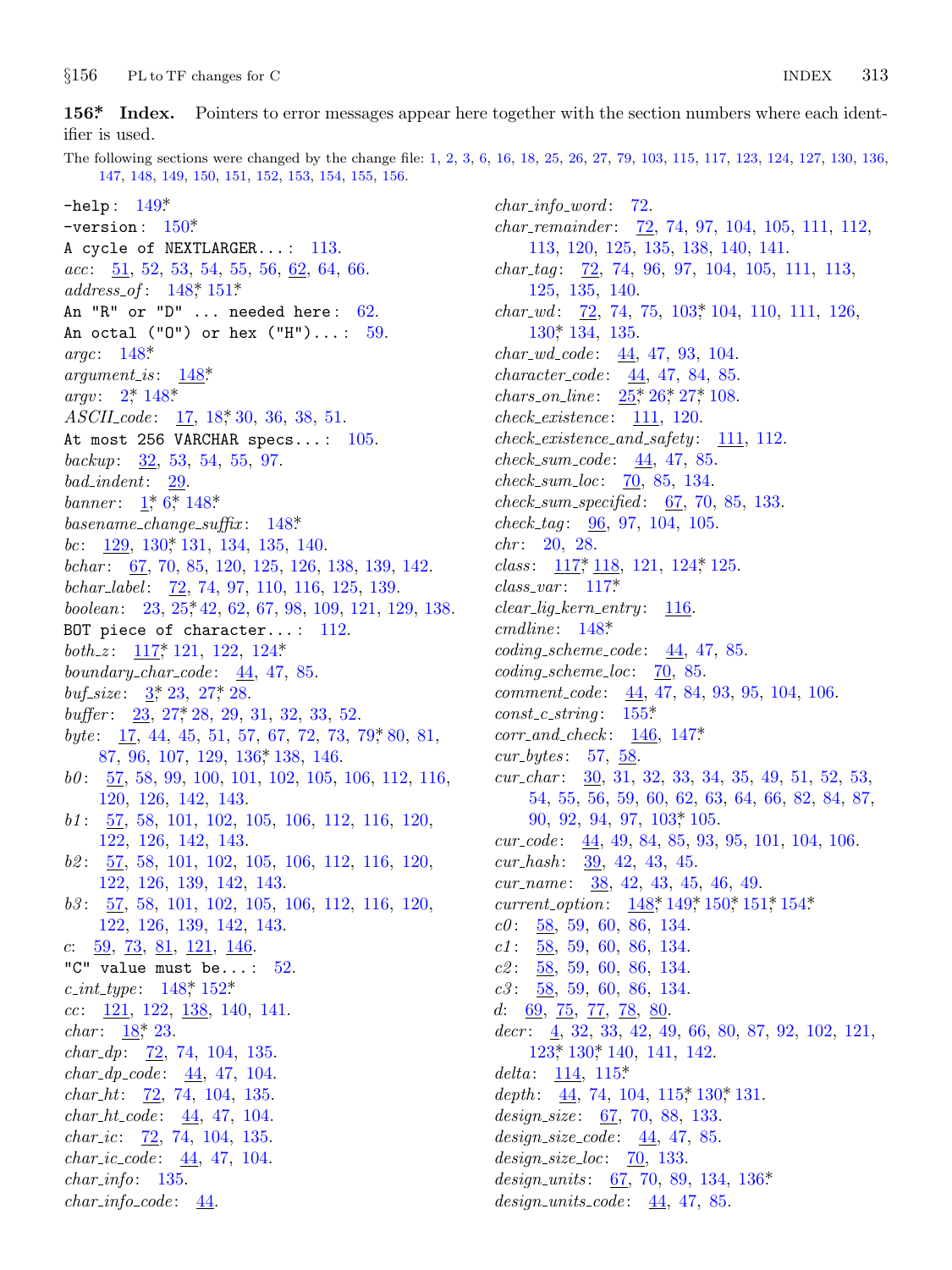314 **INDEX** 

 $dict\_ptr: 36, 37, 45.$ dictionary:  $36, 42, 45$ . do\_nothing: 4, 96, 111, 122, 124, 148\*  $double\_check\_ext: 126$ .  $double\_check\_lig: \underline{126}$  $double\_check\_rep: \quad \underline{126}$  $double\_check\_tail:$  126.  $ec: 129, 130, 131, 134, 135, 140.$ endif:  $123^*$  $enter_name: 45, 46.$ eof: 28.  $\mathit{eoln}: 28.$ *equiv*:  $44, 45, 47, 49$ .  $err\_print: \quad 27, 29, 32, 33, 34, 35, 49, 75, 82, 83, 87,$ 88, 89, 90, 96, 99, 100, 101, 102, 105. eval:  $123$ <sup>\*</sup>,  $124$ <sup>\*</sup> excess: 78, 79, 80.  $existence\_tail:$  111.  $ext\_tag: 72, 96, 105, 111.$ exten: 67, 105, 106, 112, 126, 143.  $extend\_filename: 148*$ Extra right parenthesis:  $82$ . extra\_loc\_needed: 138, 139, 141, 142.  $f: 123^* 124^*$  $fabs: 136*$  $face\_code: 44, 47, 85.$  $face\_loc: 70, 85.$  $false: 24, 27, 28, 42, 62, 70, 90, 94, 97, 99, 100,$  $110, 121, 130^*139, 141, 153^*$ family\_code:  $44, 47, 85$ . family\_loc:  $\overline{70}$ , 85. File ended unexpectedly...:  $33$ . fill\_buffer: 28, 29, 31, 32, 33.  $\text{finish\_inner\_property\_list:}$  92, 94, 103\*105.  $\text{finish\_the\_property:} \quad 35, 84, 92, 93, 95, 104, 106.$ *first\_ord*:  $18$ <sup>\*</sup>, 20.  $\textit{fix\_word}:$  61, 62, 67, 71, 72, 75, 76, 77, 78, 80, 114, 129, 136\* *flag*:  $149$ <sup>\*</sup>,  $150$ <sup>\*</sup>,  $151$ <sup>\*</sup>,  $154$ <sup>\*</sup> flush\_error:  $\frac{34}{5}$ , 84, 93, 95, 104, 106.  $font\_dimensione: 44, 47, 85.$ forward:  $124^*$  $four bytes: 57, 58, 59, 67.$  $fprint\_real: 2^*$ fraction-digits:  $65, 66$ .  $q: 146.$  $get_byte: 51, 85, 91, 93, 97, 100, 101, 102,$  $103$ <sup>\*</sup>,  $104$ ,  $106$ .  $get\_fix:$  62, 88, 89, 93, 102, 104.  $get\_four\_bytes:$  59, 86.  $get\_keyword\_char: 31, 49.$ get\_name: 49, 84, 93, 95, 104, 106.

 $get{\_}next: 32, 34, 35, 49, 51, 52, 53, 54, 55, 56,$ 59, 60, 62, 63, 64, 66, 82, 87, 90, 92, 94,  $97, 103, 105.$  $\text{getopt}: \quad 148^*$  $getopt\_long\_only: 148*$  $getopt\_return\_val:$  148\*  $getopt\_struct: 148*$  $good\_indent: 21, 22, 29.$ *h*:  $\underline{40}$ ,  $\underline{75}$ ,  $\underline{77}$ ,  $\underline{78}$ ,  $\underline{80}$ ,  $\underline{118}$ ,  $\underline{123}$ <sup>\*</sup>,  $\underline{124}$ <sup>\*</sup> has\_arq:  $149$ <sup>\*</sup>  $150$ <sup>\*</sup>  $151$ <sup>\*</sup>  $154$ <sup>\*</sup> hash: 118, 119, 121, 123, 124, 125. hash\_input:  $120, 121$ . hash\_list: 118, 121, 125, 146. hash prime:  $39, 40, 41, 42, 43$ .  $hash_ptr: 118, 119, 121, 125.$ hash\_size:  $3, 118, 119, 121, 123, 125, 146$ . header: 9. HEADER indices...: 91. header\_bytes:  $67, 69, 70, 85, 86, 87, 91, 132,$ 133, 134.  $header\_code: 44, 47, 85.$ header\_index:  $67, 68, 69, 86, 87$ . header\_ptr:  $67, 70, 91, 130$ <sup>\*</sup> 133. height:  $\frac{44}{71}$ , 74, 104, 115, 130, 131.  $hh: 125, 146.$ I had to round...:  $115^*$ *ifdef*:  $123^*$ Illegal character...: 32. Illegal digit:  $60$ . Illegal face  $code...: 56$ . *incr*:  $\underline{4}$ , 28, 29, 31, 32, 33, 45, 49, 56, 66, 75, 77, 80, 82, 87, 91, 92, 93, 101, 102, 105, 108, 116, 121, 130, 140, 141, 149, 150, 151\* *indent*:  $21, 22, 29$ . index:  $79$ <sup>\*</sup>, 80, 135.  $index\_var: 79^*$ *indx*:  $68$ , 118, 121, 123, 124\* Infinite ligature loop...:  $125$ . *initialize:*  $2^*$ ,  $147^*$ *input has ended:*  $23, 24, 28, 33, 82$ .  $int_{\mathcal{D}}$  and : 62.  $integer: 19, 21, 33, 51, 59, 61, 62, 65, 77, 78,$ 121, 123, 148.  $invalid\_code: 20, 32.$ *italic*:  $\frac{44}{71}$ , 71, 74, 104, 115, 130, 131, 132, 137.  $j: \underline{42}, 62, 132.$ Junk after property value...:  $35$ . *junk\_error*: 82, 83, 92, 94, 103, 105.  $k: \quad 19, \; 27, \; 42, \; 45, \; 78, \; 87.$ *kern*:  $\underline{67}$ , 98, 102, 142, 146.  $\textit{kern\_flag}:$  98, 102, 120, 122, 126.  $key: \quad \underline{121}, \ \underline{123^*}$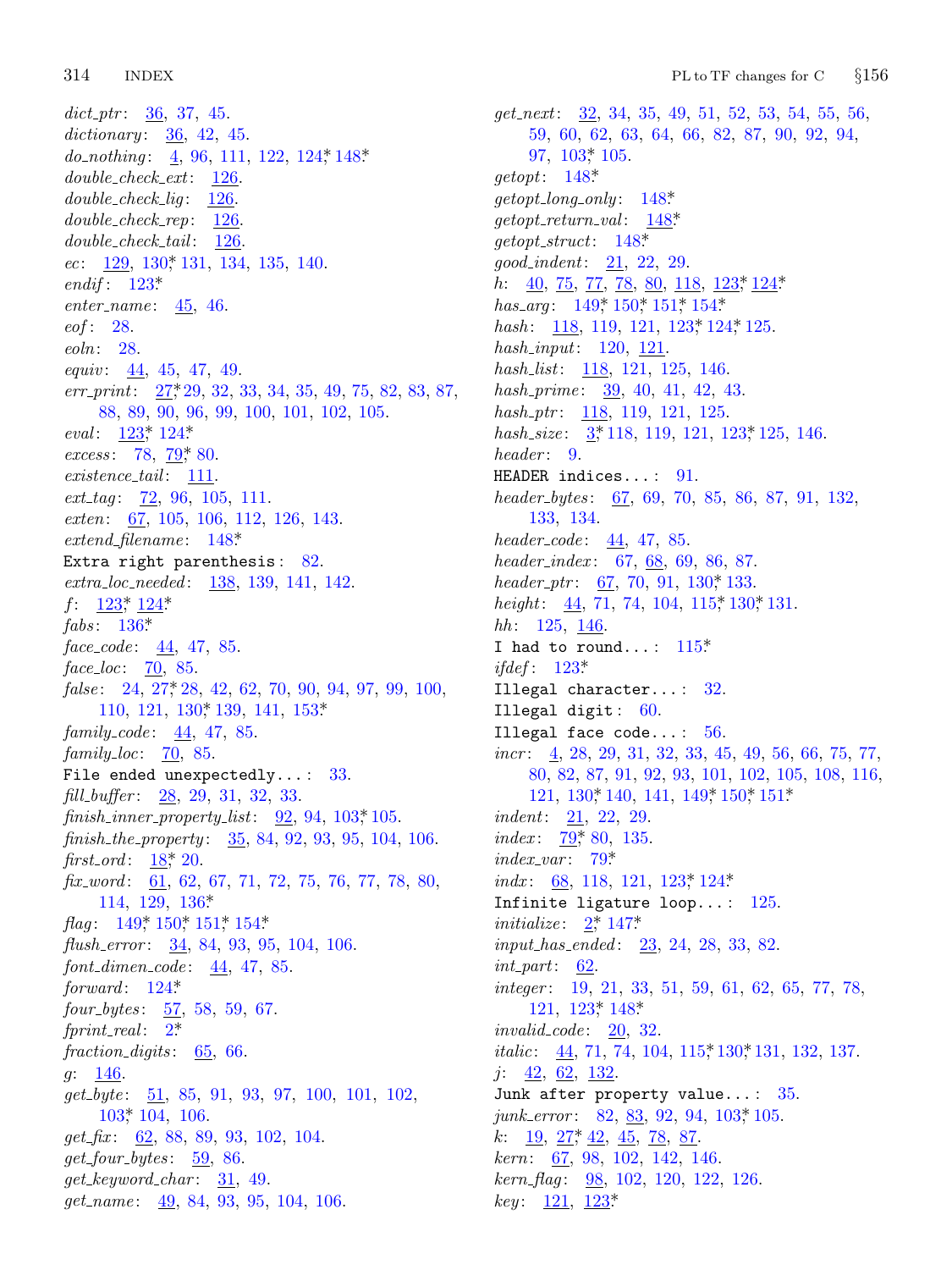$k pse\_set\_program\_name:$  2\* KRN character examined...:  $120$ .  $krn\_code: 44, 47, 95.$  $krn_1ptr$ : 98, 102, 142, 146.  $l: \frac{33}{77}, \frac{80}{6}.$  $label\_code:44, 47, 95.$  $label\_ptr:138, 140, 141, 142.$ label\_table: 138, 140, 141, 142. *last\_ord*:  $18$ <sup>\*</sup>, 20. *left\_ln:*  $23, 24, 27$ <sup>\*</sup>, 28. left\_z:  $117^*$ , 122, 124\* level:  $21, 22, 29, 33, 49, 92, 94, 103, 105.$ If:  $129, 130^*$  131. *lh*:  $\frac{129}{130}$ , 130, 131. LIG character examined...:  $120$ . LIG character generated...:  $120$ .  $lig\_code: 44, 47, 95, 101.$  $lig\_exam: \underline{120}.$  $lig\_{gen}$ :  $\underline{120}$ .  $lig\text{-}kern: 67, 99, 100, 101, 102, 116, 118, 120,$ 122, 126, 139, 142, 146.  $lig\_ptr$ : 118, 120, 126, 142, 146.  $lig\_table\_code: 44, 47, 85.$  $lig\_tag: 72, 96, 97, 111, 125, 140.$  $lig\_z: \quad \underline{118}, \; 121, \; 124^*$  $limit: 23, 24, 27, 28, 29, 31, 32, 33.$ *line*:  $21, 22, 27, 28$ .  $link: 71, 72, 74, 75, 77, 80, 137.$  $list\_tag: 72, 96, 104, 111, 113.$  $lk_{\sim} offset: 130^*131, 138, 139, 141, 142.$  $lk\_step\_ended: 94, 97, 98, 99, 100, 101, 102.$  $load10: 46, 47, 48.$  $load11: 46, 47.$  $load12: 46, 47.$  $load13: 46, 48.$  $load14: 46.$  $load15: 46.$  $load16: \frac{46}{5}, 47.$  $load17: 46.$  $load18: \underline{46}$ .  $load19: 46.$  $load20: 46, 48.$  $load3: \frac{46}{5}, 47.$  $load4: 46, 47, 48.$  $load5: 46, 47, 48.$  $load6: 46, 47, 48.$  $load7: 46, 47, 48.$ *load8*:  $\frac{46}{5}$ , 47.  $load9: 46, 47.$  $loc: \underline{23}, 24, 27, 28, 29, 31, 32, 33, 49, 52, 82, 92.$ long\_options:  $148$ <sup>\*</sup>,  $149$ <sup>\*</sup>,  $150$ <sup>\*</sup>,  $151$ <sup>\*</sup>,  $154$ <sup>\*</sup>  $longest_name: 38, 42, 45, 49.$ 

lookup:  $42, 45, 49$ .  $m: \quad \underline{77}, \ \underline{80}, \ \underline{136}^*$  $max\_header\_bytes: 3, 9, 68, 91, 132.$ max kerns:  $3, 67, 98, 102, 146$ .  $max\_letters: \quad 36, \quad 42.$  $max\_lig\_steps: \quad 3,67, 100, 101, 102, 118, 146.$  $max_name_index: 36, 38, 39, 44.$  $max\_param\_words: 3, 11, 67, 93, 132.$ Maximum SKIP amount...:  $100$ . *mem\_ptr*:  $\frac{72}{72}$ , 74, 75. mem\_size: 71, 75. memory: 71, 72, 74, 75, 77, 78, 79, 80, 129, 130,\* 131, 132, 134, 137. Memory overflow...:  $75$ . MID piece of character...:  $112$ .  $min\_cover: \quad \underline{77}, \quad 78.$  $min_n!$ : 67, 70, 97, 100, 116. my\_name:  $1, 2, 148$ \*  $n: \frac{136^*}{2}$  $n\_options: 148*$ name: 148\* 149\* 150\* 151\* 154\* *name\_enter*:  $146, 147^*$ name\_length:  $38, 42, 43, 45, 46, 49$ . *name\_ptr*:  $\frac{38}{36}$ , 42, 49. *ne*:  $\overline{67}$ , 70, 105, 106, 126, 130, 131, 143. *negative*:  $\underline{62}$ , 63.  $next_d$ : 76, 77, 78, 88, 89.  $next\_larger\_code: 44, 47, 104.$  $nhash: \underline{39}$ , 41, 42, 45.  $nk$ : 67, 70, 102, 130, 131, 142. nl:  $67, 70, 97, 99, 100, 101, 102, 110, 116, 120,$ 125, 126, 130, 131, 139, 142. no\_tag:  $\overline{72}$ , 74, 96, 111, 113, 125. not\_found:  $42, 129, 130$ \* *np*: 67, 70, 93, 130, 131, 144.  $optind: 148*$ *option\_index*:  $148^*$ *out*: 127,\* 131, 133, 135, 136,\* 137, 142, 143, 145. out\_scaled: 136\* 137, 142, 144. *out\_size*: 131, 142. *output*:  $2^*$  $p: 75, 77, 80, 121, 132$ *par\_ptr*:  $132, 144$ . *param:* 67, 93, 144, 145.  $param\_enter: 146.$ PARAMETER index must not...: 93. parameter\_code: 44, 47, 48, 93. parse\_arguments:  $2, \frac{148^*}{1}$ pending: 117, 118, 124\* perfect:  $25$ <sup>\*</sup>,  $26$ <sup>\*</sup>,  $27$ <sup>\*</sup>,  $147$ <sup>\*</sup> pl\_file:  $2, 5, 6, 28$ .

pl\_name:  $6, 148, \underline{155}$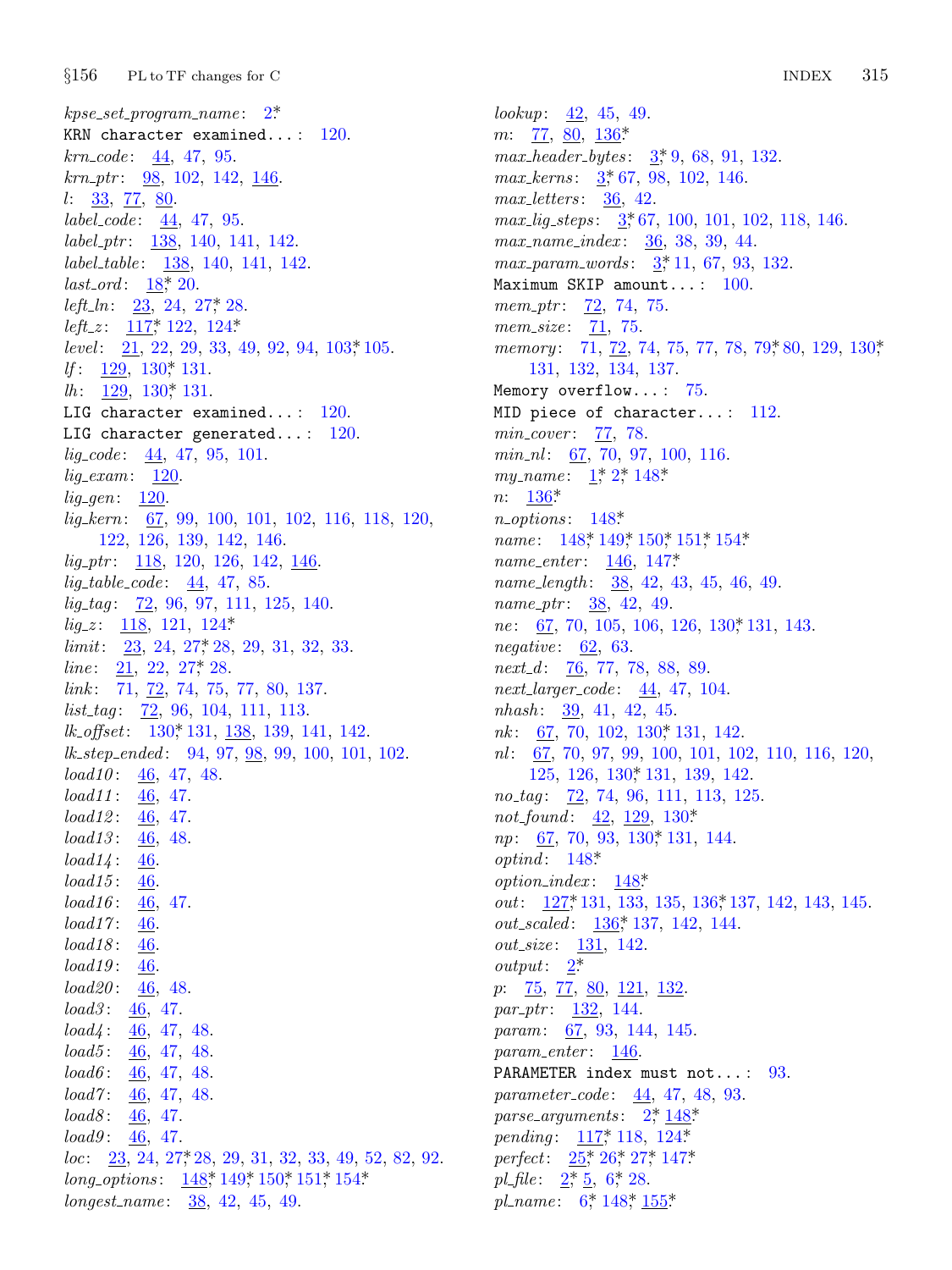316 **INDEX** 

 $PLto TF: \quad 2^*$ PLTOTF\_HELP: 148\* *pointer:* 71, 72, 75, 77, 78, 79\*80, 132. print:  $2^*6^*27^*107$ , 108, 111, 113, 115, 125,  $126.136*$ print\_ln:  $2^*$ , 6,  $27^*$ , 75, 108, 110, 111, 113, 115, 125, 126, 130, 136, 147\* print\_octal: 107, 108, 111, 113, 125, 126. print\_real:  $2^*$ , 115, 136\*  $print\_version\_and\_exit: 148$ <sup>\*</sup> putbyte:  $127^*$  $q: \frac{59}{0}, \frac{80}{0}, \frac{132}{0}$  $r: 59$ .  $read: 28.$  $read\_BCPL: 85, 87.$  $read\_char\_info: 85, 146.$  $read_four_bytes: 85, 86, 91.$  $read\_input: 146, 147*$  $read\_lig\_kern: 85, 146.$  $read\_ln: 28$ . Real constants must be...:  $62, 64$ . REP piece of character...:  $112$ .  $reset: 6*$ rewrite bin:  $16^*$  $right\_ln:$   $\frac{23}{23}, 24, 27, 28, 31.$  $right_z$ :  $\frac{117}{2}$ , 122, 124\* round: 134, 136\* round\_message:  $115*$  $rr: 138, 140, 141, 142.$ set\_indices:  $80, 115^*$ seven\_bit\_safe\_flag:  $67, 70, 90, 110$ .  $seven\_bit\_safe\_flag\_code: \quad 44, 47, 85.$ seven\_flag\_loc:  $\overline{70}$ , 133. *seven\_unsafe:* 109, 110, 111, 120, 133. shorten:  $78, 115^*$  $show_error\text{-}context: 27*$ simple: 117,\* 118, 121, 122, 124,\* 125. SKIP must follow LIG or KRN: 100.  $skip\_code: 44, 47, 95.$  $skip_error: 34, 51, 52, 53, 54, 55, 56, 59, 60,$ 62, 64, 91. skip\_to\_end\_of\_item: 33, 34, 35, 84, 92, 93, 94, 95, 103, 104, 105, 106. *skip\_to\_paren:* 34, 83, 90, 97. Sorry, I don't know...:  $49$ . Sorry, I haven't room...:  $125$ . Sorry, LIGTABLE too long...:  $100, 101, 102$ . Sorry, the maximum hex...:  $60$ . Sorry, the maximum octal...:  $60$ . Sorry, too many different kerns...:  $102$ . *sort\_in*:  $\frac{75}{103}$ , 103, 104, 111, 126.

 $sort_ptr: 138, 140, 141, 142.$ 

 $start: 36, 37, 38, 39, 42, 44, 45.$  $start\_ptr: 36, 37, 45.$ *stderr*:  $2^{*}$ , 148\* STOP must follow LIG or KRN: 99. stop\_code:  $\frac{44}{5}$ , 47, 95.  $stop\_{flag}: 98, 99, 116, 120.$ strcmp:  $148*$ String is too long...:  $87$ . system dependencies:  $2, 16, 18, 28$ .  $t: \frac{51}{121}, \frac{121}{138}.$ tail:  $46.$  $temp\_width:$  129, 134.  $text: 5.$ *tfm\_file*:  $2, \frac{15}{15}$ ,  $16, \frac{127}{15}$ *tfm\_name*:  $16^*$  148<sup>\*</sup> 155<sup>\*</sup> The character NEXTLARGER...: - 111. The design size must...:  $88$ . The flag value should be...: 90. The font is not...safe:  $110$ . The number of units...:  $89$ . The relative dimension...:  $136*$ There's junk here...:  $83$ . This character already...:  $96$ . This HEADER index is too big...:  $91$ . This PARAMETER index is too big...:  $93$ . This property name doesn't belong...:  $84$ , 93, 95, 104, 106. This value shouldn't...: 53, 54, 55. TOP piece of character...:  $112$ . true:  $24, 26, 28, 42, 85, 90, 101, 102, 111, 120,$  $121, 130^*$  139.  $tt: \underline{118}, 125.$  $t1: 46.$  $t10:46$  $t11: \frac{46}{5}$  $t12:$ 46.  $t13: \frac{46}{5}$  $t14: 46.$  $t15:$ 46.  $t16:46.$  $t17:46.$  $t18: \frac{46}{5}$  $t19: \frac{46}{5}$  $t2: 46.$  $t20: 46.$  $t3:46.$  $t4: 46.$  $t5:46.$  $t6:46.$  $t7: \frac{46}{5}$  $t8:46.$  $t9: 46$ .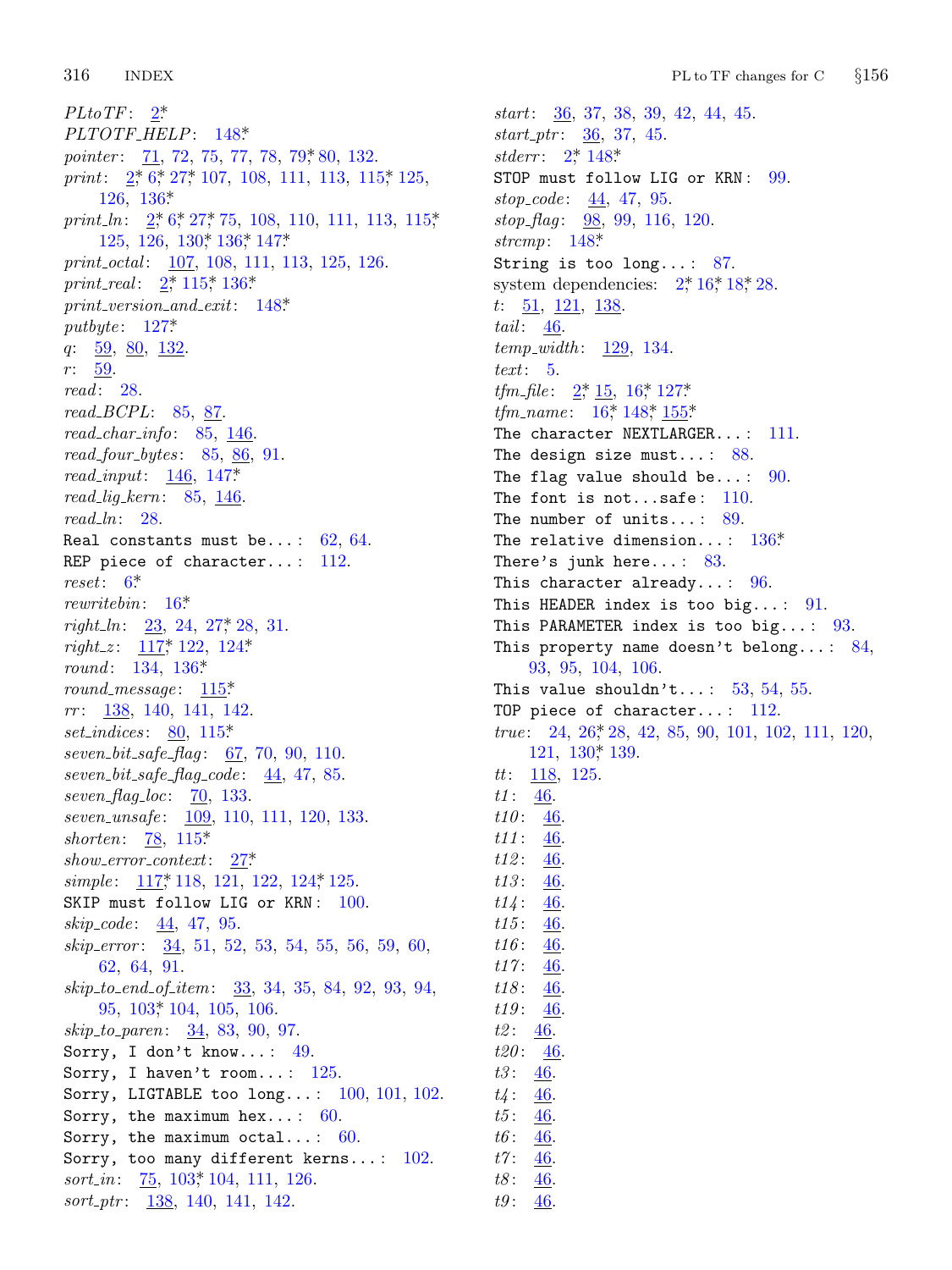$§156$  $PL$  to  $TF$  changes for  $C$ 

*uexit*:  $130^*$ ,  $147^*$ unity: 61, 62, 70, 88, 134, 136\* UNSPECIFIED:  $70.$ Unused KRN step...: 126. Unused LIG step...:  $126$ . Unused VARCHAR...:  $126$ . usage:  $148$ <sup>\*</sup>  $usage\_help: 148*$ val: 149, 150, 151, 154\*  $var_{c}char_{c}code: 44, 47, 104, 106.$ verbose: 6,\* 103,\* 147,\* 151,\* 152,\* 153\* version\_string:  $6^*$ Warning: Inconsistent indentation...:  $29$ . Warning: Indented line...:  $29$ . width: 44, 71, 74, 75, 103, 104, 111, 115, 126, 129, 130, 131, 132, 137.  $write: 2^*$ *urite\_ln:*  $2^{*}$ , 148\* x:  $123$ <sup>\*</sup>,  $124$ <sup>\*</sup>  $x_{\text{L}}\text{ig\_cycle}:$  118, 124, 125.  $xord: 18, 20, 28, 31, 32, 52.$  $y: \quad \underline{121}, \ \underline{123}^* \ \underline{124}^*$  $y_{\text{-}}\text{lig\_cycle:} \quad \underline{118}, \ 119, \ 124, \ 125.$ You need "C" or "D" ... here:  $51$ .  $zz: \underline{121}, 122.$ 

**INDEX** 317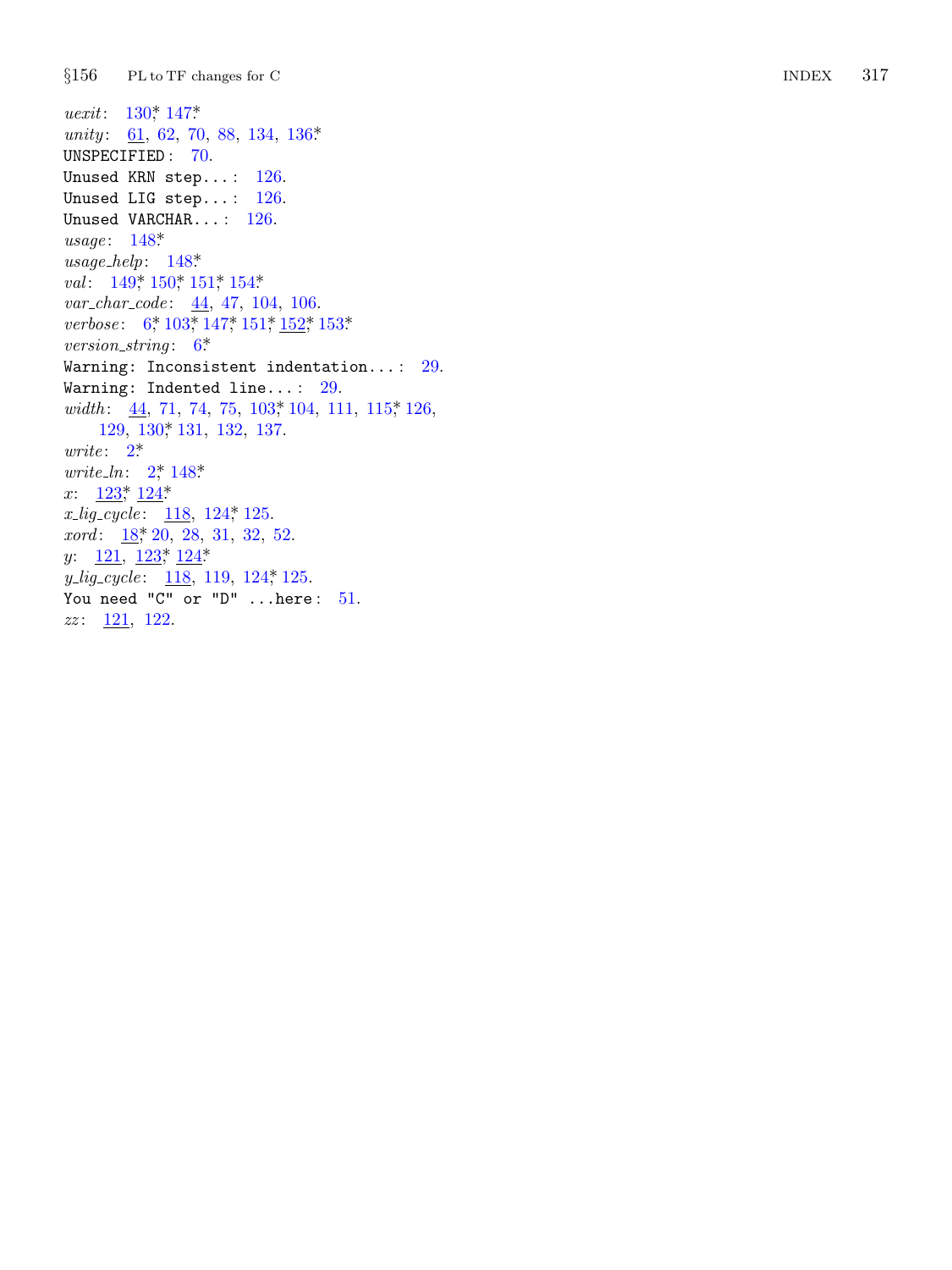*⟨* Check for infinite ligature loops 125 *⟩* Used in section 110. *Check ligature program of <i>c* 120 *and 111.* [U](#page-8-0)sed in sections 110 and 111. Check the pieces of  $ext{er}[c]$  [11](#page-1-0)2 *a* Used in section [1](#page-1-0)11. *⟨* Compute the check sum 134 *⟩* Used in section 133. Compute the command [par](#page-10-0)a[met](#page-10-0)e[rs](#page-11-0)  $y$ ,  $cc$ , and  $zz$  122  $\rangle$  Use[d in](#page-10-0) section 121. *⟨* Compute the hash code, *[cur](#page-10-0) hash* , for *cur na[m](#page-1-0)e* 43 *⟩* Used in section 42. *Compute the ligature/kern progra[m off](#page-9-0)set*  $139$  *Vsed in section 130<sup>\*</sup>. ⟨* Compute the twelve subfile sizes 130\* *⟩* Used in section 128. Constants in the outer block  $3^*$  Used in section  $2^*$ . *⟨* Correct and check the information 110 *⟩* Used in section 146. *Define the option table 149\*, 150\*, 151\*, 154\** $\}$  **Used in section 148\*.** *Define parse\_arguments*  $148^*$  *\* Used in section 2<sup>\*</sup>. Do the output  $128$  Used in section  $147^*$ . *<u>Doublecheck the lig/kern comm[and](#page-3-0)s and t[he](#page-3-0) extensible recipes 126 <i>>* Used in s[ecti](#page-4-0)on 110.</u> *⟨*Enter all of [the](#page-11-0) [nam](#page-11-0)es and their equi[va](#page-1-0)lents, except the parameter names 47 *⟩* Used in section 146. Enter the parameter names  $48$  *\* Used in section 146. *Find the minimum <i>lk\_offset* and adjust all remainders 141 *\* Used in section 139. *⟨* For all characters *g* generated by *c*, make sure that *char [wd](#page-1-0)* [*g*] is nonzero, and set *seven unsafe* if  $c < 128 \leq g$  111 *\* Used in section 110. *⟨* Globals in the outer block 5, 15, 18\*, 21, 23, 25\*, 30, 36, 38, 39, 44, 58, 65, 67, 72, 76, 79\*, 81, 98, 109, 114, 118, 129, 132, 138, 152\*, 155\* *⟩* Used in section 2\*. *⟨*Initialize the option variables 153\* *⟩* Used in section 148\*. *Insert all labels into <i>label\_table* 140 *\* Used in section 139. Local variables for initialization  $19, 40, 69, 73$  Used in section  $2^*$ . *⟨* Make sure that *c* is not the largest element of a charlist cycle 113 *⟩* Used in section 110. *Make sure the ligature/kerning program ends appropriately 116 <i>\* Used in section 110. *Multiply by 10, add*  $cur\_char - "0",$  *and*  $get\_next$  *64)* Used in section 62. *Multiply by r, add*  $cur\_char - "0",$  *and*  $get\_next$  *60) Used in section 59. ⟨* Output the character info 135 *⟩* Used in section 128. *⟨* Output the dimensions themselves 137 *⟩* Used in section 128. *⟨* Output the extensible character recipes 143 *⟩* [U](#page-5-0)sed in section 128. *⟨* Output the header block 133 *⟩* Used in section 128. *⟨* Output the ligature/kern program 142 *⟩* Used i[n se](#page-5-0)ction 128. *⟨* Output the parameters 144 *⟩* Used in section 128. Output the slant  $(param[1])$  without scaling  $145$  *\* Used in section 144. *⟨* Output the twelve subfile sizes 131 *⟩* Used in section 128.  $\text{Print } c \text{ in octal notation } 108$  *Used in section 103\*. Put the width, height, depth, and italic lists into final form*  $115^*$  *Used in section 110. Read a character property*  $104$  *Vsed in section*  $103^*$ . *Read a font property value 84 <i>/* Used in section 82. *⟨* Read a kerning step 102 *⟩* Used in section 95. *⟨* Read a label step 97 *⟩* Used in section 95. *Read a ligature step*  $101$  */* Used in section 95. *Read a ligature/kern command*  $95$  *Used in section 94. Read a parameter value 93 <i>v* Used in section 92. *⟨* Read a skip step 100 *⟩* [Used](#page-5-0) in section 95. *⟨* Read a stop step 99 *⟩* Used in section 95. *Read all the input 82 <i>Net Used in section 146. Read an extensible piece 106 <i>V* Used in section 105. *Read an extensible recipe for <i>c* 105 *a* Used in section 104. *Read an indexed header word*  $91$  *Vsed in section 85.* 

*⟨* Read character info list 103\* *⟩* Used in section 146.